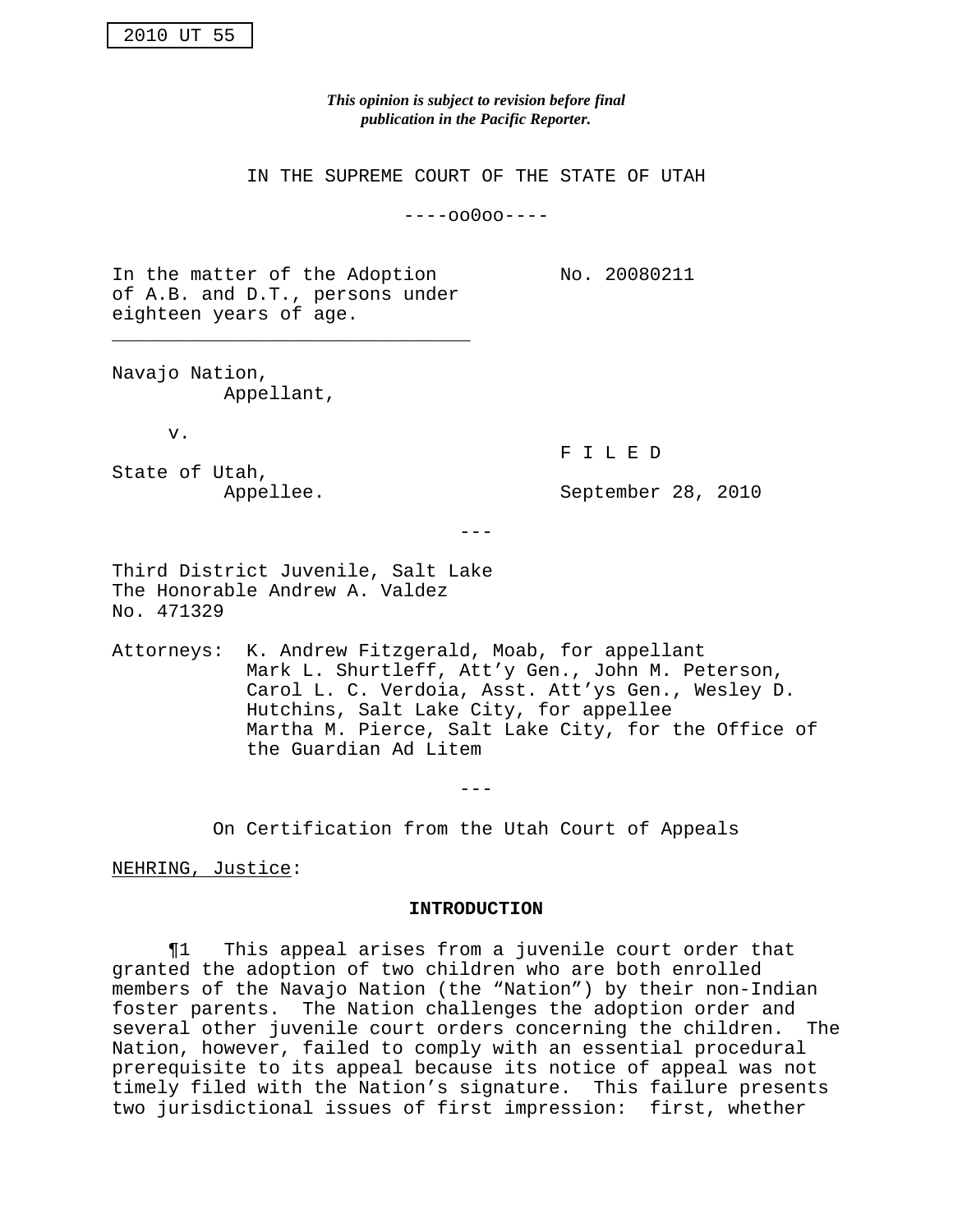the Indian Child Welfare Act ("ICWA") preempts Utah's notice of appeal requirements; second, whether Indian tribes, as quasi-sovereign entities, are exempt from Utah's notice of appeal requirements. We hold that ICWA does not preempt Utah's notice of appeal requirements and that those requirements apply to Indian tribes. Our answers to these questions compel us to dismiss the Nation's appeal because we have no jurisdiction over it.

#### **BACKGROUND**

¶2 A.B. and D.T. were born to Thomasita Tsosie on July 16, 1999, and December 28, 2005, respectively. Ms. Tsosie, A.B., and D.T. are all enrolled members of the Navajo Nation, a federally recognized Indian tribe. Ms. Tsosie also had three other children: A1.B., O.R., and Baby Girl Tsosie. Because A1.B., O.R., and Baby Girl Tsosie are not at issue in this appeal, we do not reference them except to the extent that their affairs provide context for the adoption of A.B. and  $D.T.^1$ 

I. THE ODYSSEY OF THE TSOSIE CHILDREN

¶3 On September 25, 2005, the Salt Lake City Police Department contacted the Division of Child and Family Services ("DCFS") after a police officer found A.B. and D.T.'s four-year-old sibling, A1.B., crying alone by a dumpster in Salt Lake City. At the time, Ms. Tsosie was pregnant with  $D.T.^2$  and resided with A1.B. and O.R. in Salt Lake City. A.B. was not in Ms. Tsosie's physical custody because he had been living with his grandmother, Lorene VanWinkle, $3$  on a Navajo Nation reservation in Arizona.

¶4 At a shelter hearing a few days later, the juvenile court ordered DCFS to return the children to Ms. Tsosie and to provide family preservation services to them. Two weeks later, the juvenile court ordered DCFS to contact the Nation "to

 $1$  See State v. Holland, 921 P.2d 430, 431 (Utah 1996) (reciting only the facts pertinent to the issues on appeal).

 $2$  As noted above, Ms. Tsosie gave birth to D.T. on December 28, 2005.

<sup>3</sup> There is some confusion as to whether Lorene VanWinkle is the children's grandmother or maternal great aunt. Because she self-identifies as the children's grandmother and the juvenile court refers to her as the children's grandmother, we likewise refer to Lorene VanWinkle as the children's grandmother.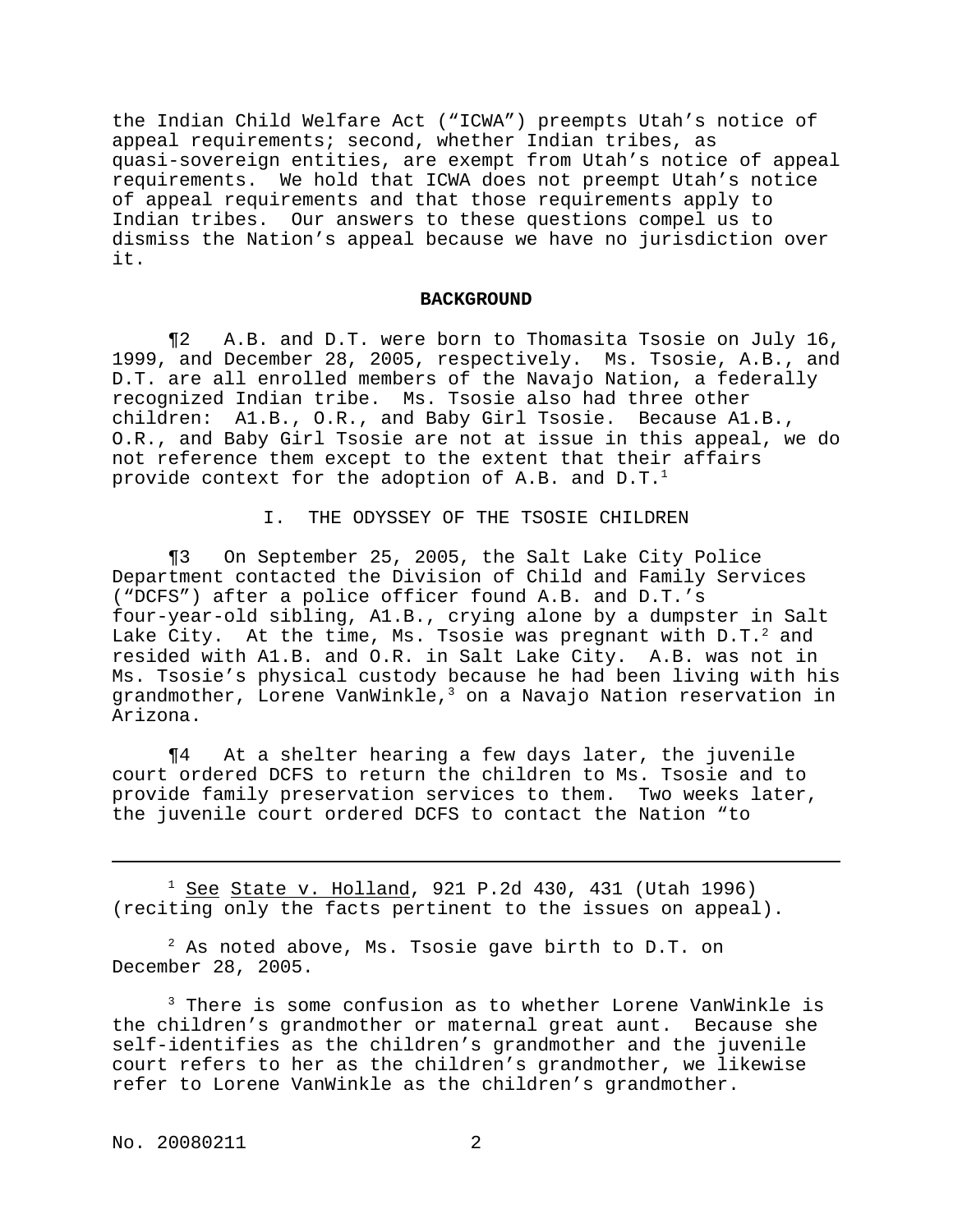determine if the protective supervision service case [could] be transferred to the tribe." On February 6, 2006, the Nation informed DCFS that Lorene VanWinkle would be willing to keep A.B.

¶5 A short time later, Ms. Tsosie was sent to jail after being found in contempt of court for intentionally failing to follow the court's orders that she participate in peer parenting, maintain contact with the DCFS caseworker, and take domestic violence classes. The juvenile court removed all four children from Ms. Tsosie's custody after finding that "continuation in the home would be contrary to the welfare of the children and removal [would be] in their best interests." A.B. was allowed to remain on an extended visit with Lorene VanWinkle in Arizona. D.T. was sent on an extended home visit with her aunt, Thomarita Tsosie, who failed to pass a DCFS background and federal criminal background check. With the failure of this placement, the court gave custody of D.T. to another relative, Ermalinda Tsosie. One week later, Ermalinda Tsosie contacted DCFS and requested that D.T. be removed from her home. As a result, D.T. was placed in the Christmas Box House in Salt Lake City.

¶6 Shortly thereafter, Lorene and Laurie VanWinkle picked up D.T. from the Christmas Box House. Laurie is Lorene's daughter and the children's aunt.<sup>4</sup> DCFS continued to provide protective supervision services to the children. Approximately three months later, the juvenile court granted Laurie VanWinkle permanent legal custody of A.B. and D.T. and terminated DCFS's involvement with the children. But after only two weeks, Laurie VanWinkle informed the court that she wanted to relinquish custody of the children. Laurie VanWinkle requested that the children stay with their closest relatives in Salt Lake City until a permanent placement could be made and asked the court to "do what is best for the children and mother." The court treated Laurie VanWinkle's written request as a petition to transfer custody of the children.

¶7 On September 26, 2006--one year after DCFS first became involved with the children--the juvenile court removed A.B. and D.T. from Laurie VanWinkle's custody and placed them in the interim custody of DCFS. The court found that Ms. Tsosie and her family had been harassing and alienating Laurie VanWinkle and that continued custody by either Laurie VanWinkle or Ms. Tsosie

<sup>4</sup> As with Lorene VanWinkle, there is confusion as to whether Laurie VanWinkle is the children's aunt or cousin. Because Laurie self-identifies as the children's aunt and the juvenile court refers to her as the children's aunt, we likewise refer to Laurie VanWinkle as the children's aunt.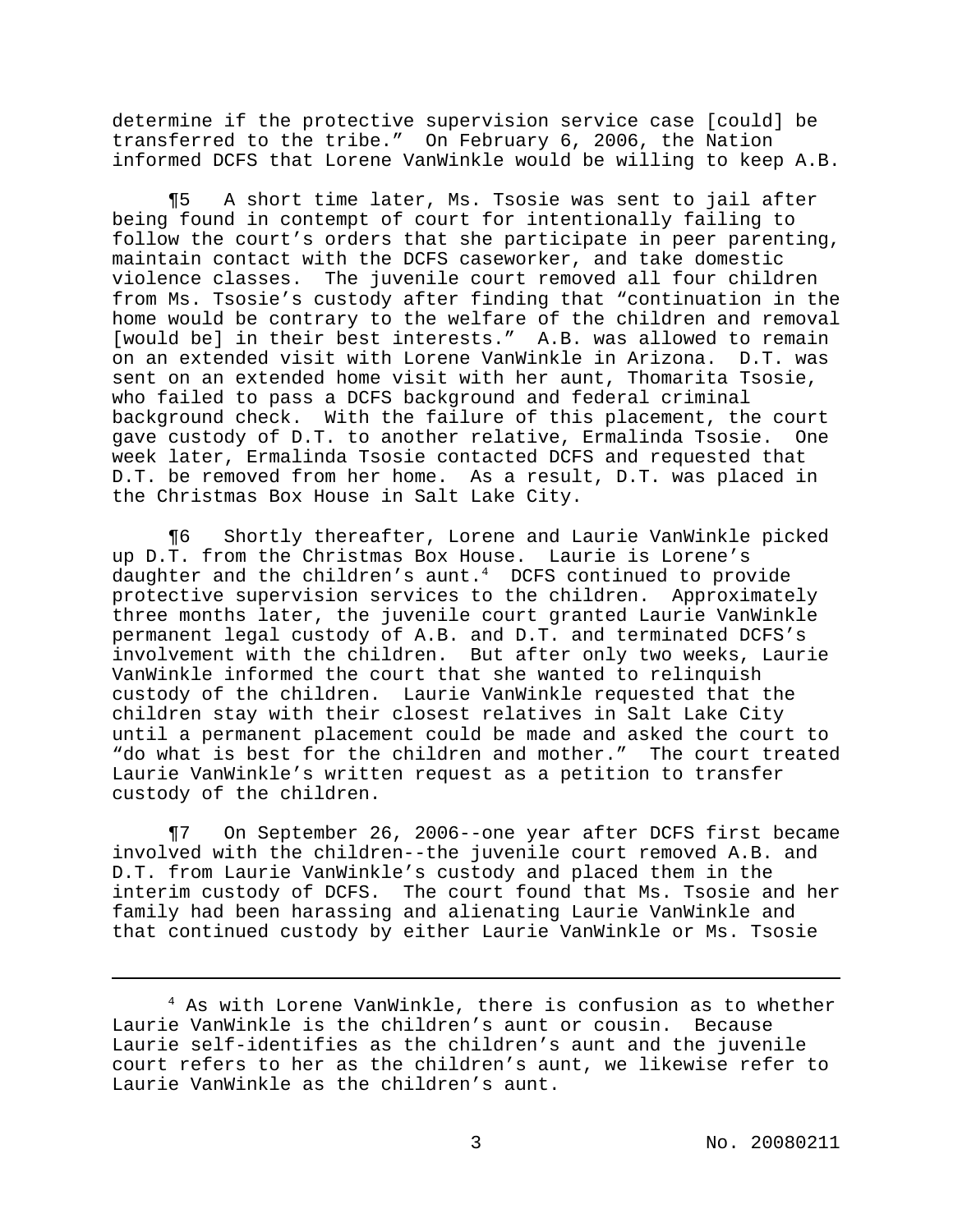would present "a substantial danger to the physical health or safety of the children." The court also found that DCFS "made reasonable efforts to prevent out of home care" by providing protective supervision services, making kinship placements, and creating a service plan for the mother and the custodian.

¶8 As required by ICWA, the State sent notice of the removal and interim custody by DCFS to the Nation. Approximately one week later, Joe Shirley, Jr., President of the Chinle Arizona chapter of the Nation, sent a letter to the juvenile court that requested the children be returned to Laurie VanWinkle "[i]n accordance with [ICWA] and the need to provide a safe and stable environment for the child[ren]." The next day, the court left a message with the Nation asking whether Mr. Shirley's letter was intended to communicate the Nation's intention to intervene in the child custody proceedings. The State also sent written notice to the Nation that it had "the right to intervene (be made a party) in this [child custody] proceeding" and "the right to request by petition that these proceedings be transferred to the Tribal Court." The Nation did not intervene at that time.

¶9 Once in DCFS custody, D.T. was placed in an emergency foster home, and then transferred to a legal-risk home. A.B. was also placed in an emergency foster home, and then transferred to two different specialized foster homes. On January 31, 2007, DCFS reported that the children were "doing well in their current foster care placements," that "there ha[d] been no visitation with [Ms. Tsosie]" because she "[would] not make those arrangements," and that the permanency goal for the children was guardianship with relatives. DCFS also reported that it had "been in constant contact with the Navajo Tribe" but the Nation was "still working on the home study for Lorene VanWinkle."

¶10 On April 12, 2007, the juvenile court held a pretrial hearing regarding the possible termination of Ms. Tsosie's parental rights. The court considered two letters written by Lorene VanWinkle that requested custody of the children as well as the Nation's request that the court transfer the children to its jurisdiction and the VanWinkle home. The Nation provided a home study and certification for Lorene VanWinkle. During the hearing, A.B.'s father objected to the children being placed with the Nation. Based on the father's objection, the juvenile court declined to give custody to Lorene VanWinkle or the Nation at that time. Instead, the court asked the parties to brief whether "good cause" existed under ICWA to deny the Nation's request that the court transfer jurisdiction over the children to the Navajo Tribal Court. Shortly thereafter, on April 18, 2007, the Nation, for the first time, moved to intervene in the proceedings pursuant to ICWA, 25 U.S.C. § 1911(c).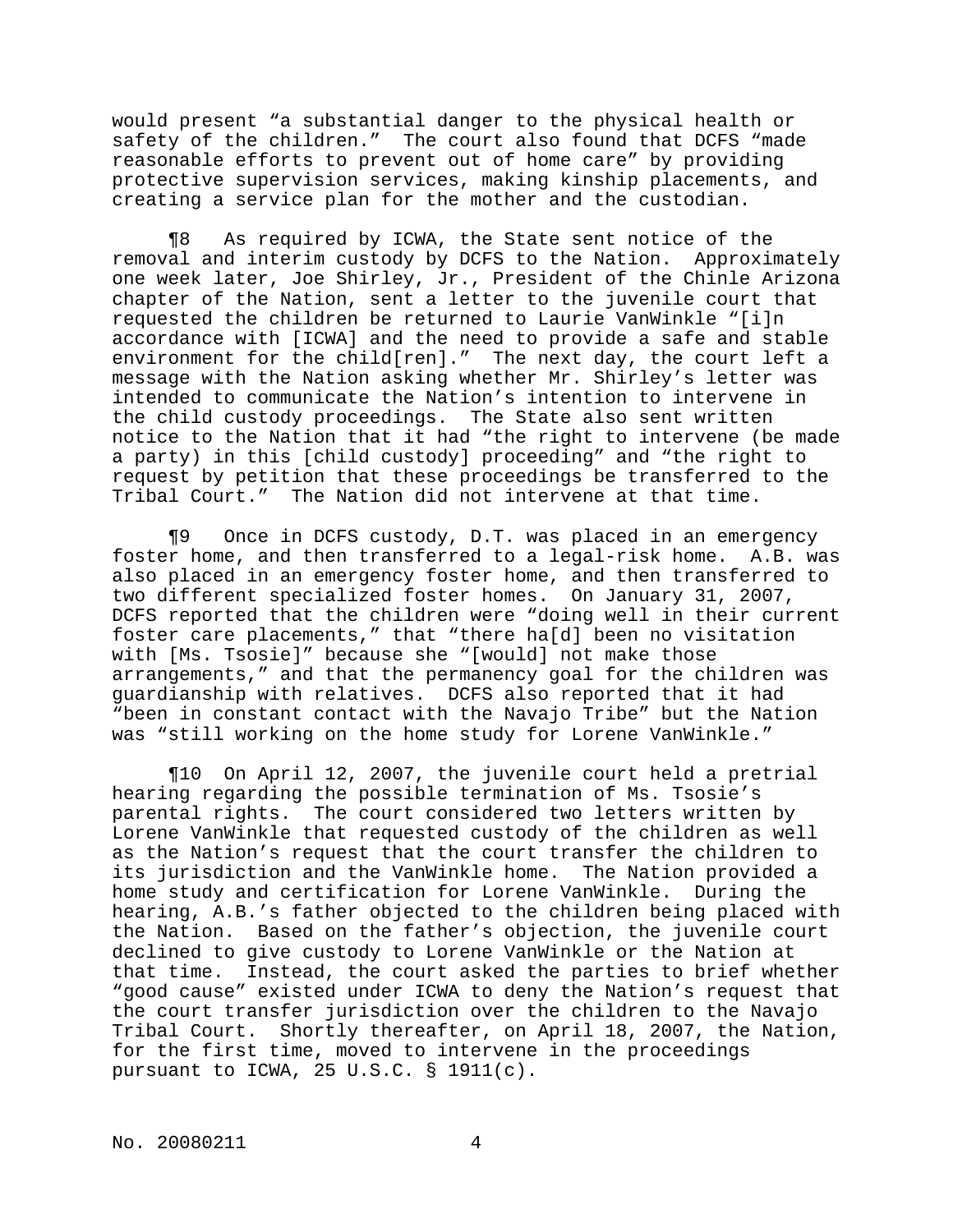¶11 On May 18, 2007--nearly eight months after A.B. and D.T. were removed from Laurie VanWinkle's home and were placed in foster care--the juvenile court terminated Ms. Tsosie's parental rights to A.B. and D.T. The court also determined that D.T.'s unknown father had abandoned D.T. and terminated his parental rights. The Nation's attorney was present at the proceedings. The court first ruled that it had concurrent jurisdiction with the Navajo Tribal Court because the children resided in Salt Lake County when the initial pleadings were filed and because Ms. Tsosie lived in Salt Lake County when the children were placed in DCFS custody. Next, the court found that Ms. Tsosie had "neglected or abused the children," and that continued custody by Ms. Tsosie would likely result in serious emotional or physical damage to the children. The court also found that DCFS "made a diligent search to locate a placement that [met] the preferences established within ICWA" and that there was "good cause not to place the children according to [ICWA] placement preferences," including a prior placement of the children within the family on the reservation, the objection of the father to the transfer of jurisdiction to the tribe, and the recommendation of the children's therapist who opposed moving the children from their current foster home. Finally, the court explained that the children were "doing well in the adoptive home," and that DCFS had made "active efforts" to prevent the breakup of the family as required by ICWA, but that the active efforts were unsuccessful. The court's order contained a "Notice of Appellate Rights" that stated, in part,

> You have the right to appeal any appealable order, decree or judgment. Appeals from juvenile court orders shall be taken within 15 days from entry of the order, decree or judgment appealed from. If an appeal is taken, it must be signed by the appellant's attorney and by appellant, unless the appellant is a minor child or state agency. If an appellant fails to timely sign a notice of appeal, the appeal shall be dismissed. 5

¶12 In a separate order, the juvenile court denied the Nation's attempt to transfer jurisdiction over the children. Although ICWA creates a preference for tribal court jurisdiction, the court found that there was "good cause" under section 1911(b) of ICWA to deny the transfer of jurisdiction to the Navajo Tribal Court. The juvenile court explained that the Nation waited

<sup>5</sup> (Emphases added.)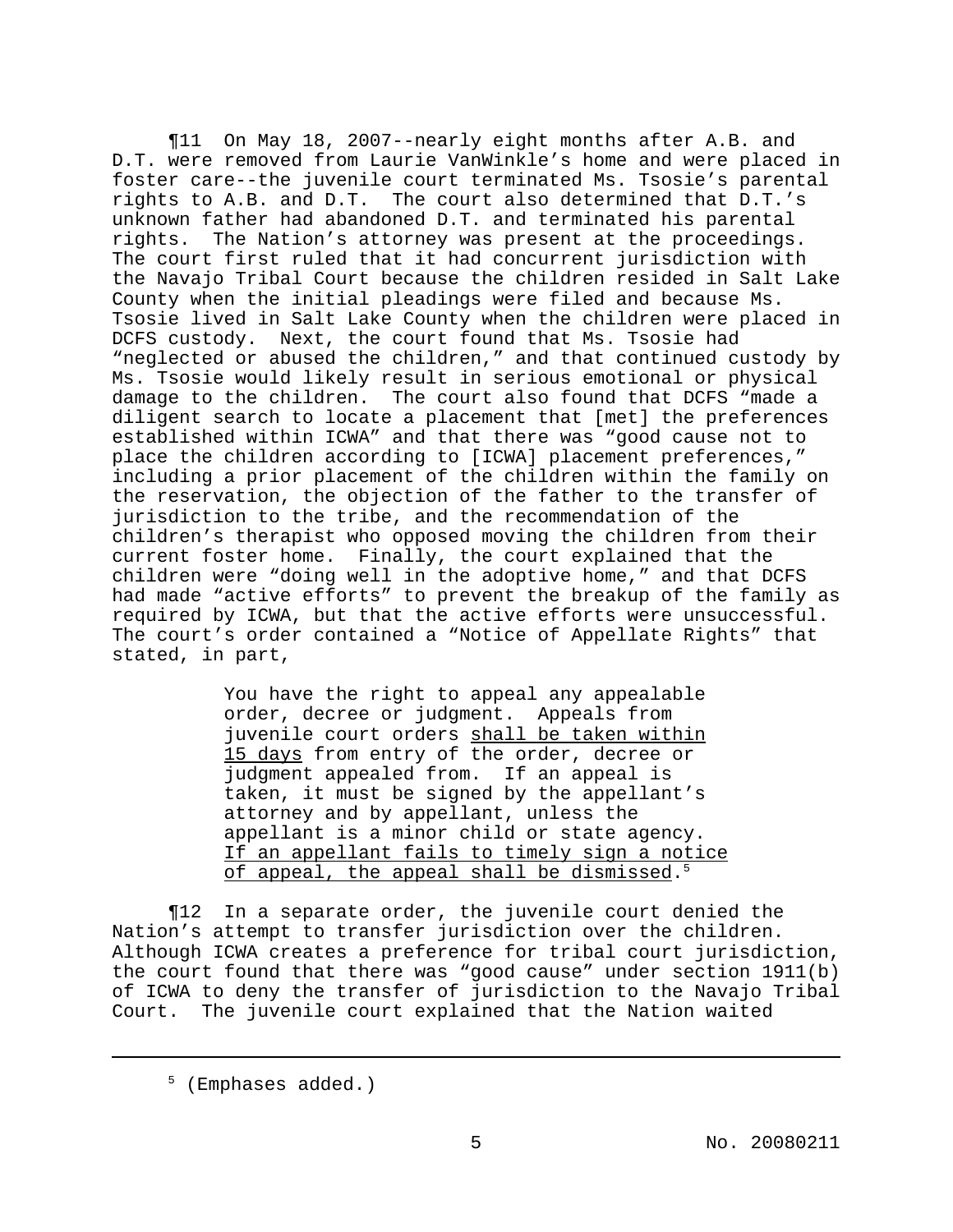nineteen months to file its motion to transfer jurisdiction; thus, the Nation permitted the proceedings to reach an "advanced stage" because "the posture of the case was at a parental deprivation of rights trial, which is often the final proceeding in such matters, save for an adoption hearing." The court also noted that "DCFS sent eight different notices to the [Nation] to alert the [Nation] that the children were in state custody and subject to the jurisdiction of this court" and that the "Nation was involved in the case from the beginning, and often participated in hearings in this [c]ourt by phone. As such, the [c]ourt often took into consideration the [Nation's] wishes regarding the children." The Nation did not appeal either order.

¶13 Approximately five months later, the juvenile court terminated the parental rights of A.B.'s father. The court reiterated that it had concurrent jurisdiction with the Nation, that DCFS had made a diligent search to locate a placement that complied with ICWA, that there was "good cause" not to place the children according to ICWA preferences, and that DCFS made active but unsuccessful efforts to prevent the breakup of the family as required by section 1912(d) of ICWA. The court concluded that adoption was the most appropriate plan for the children. Although the Nation participated in the proceedings and the court's order again contained a "Notice of Appellate Rights," the Nation did not appeal.

## II. THE JUVENILE COURT GRANTS THE NON-INDIAN FOSTER PARENTS' PETITION FOR ADOPTION

¶14 On January 11, 2008, A.B. and D.T.'s non-Indian foster parents filed a Verified Petition for Adoption with the juvenile court. The Nation objected to the petition on the grounds that DCFS had not followed the placement preferences required by section 1915 of ICWA.

¶15 The juvenile court granted the non-Indian foster parents' Verified Petition for Adoption on February 21, 2008. The court's order echoed its previous orders. The court first ruled that it had concurrent jurisdiction with the Navajo Tribal Court and was, therefore, a competent forum to hear the adoption proceedings. Next, the court reaffirmed that there was "good cause" under ICWA section 1911(b) to deny the transfer of jurisdiction to the Navajo Tribal Court. Similarly, the court held that there was "good cause" under ICWA section 1915 to place A.B. and D.T. outside ICWA placement preferences. The court also found that A.B.'s and D.T.'s best interests would be promoted by the adoption. The court explained that A.B. and D.T. had resided with the non-Indian foster parents for nearly thirteen months and that the foster parents "have engaged, and have committed to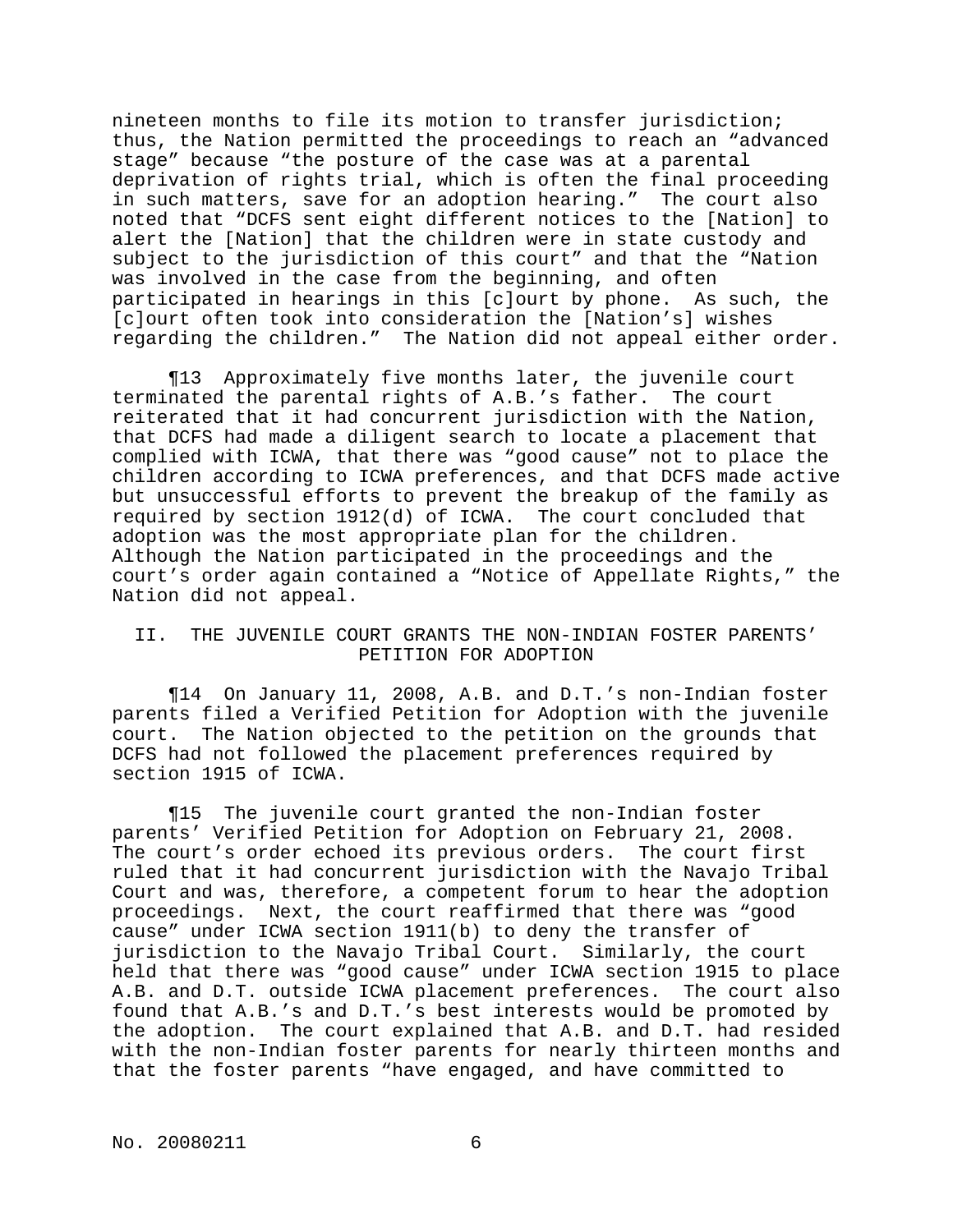continue to engage, in numerous efforts to educate [A.B. and D.T.] regarding their Navajo culture and traditions throughout their lives."

¶16 In response, the Nation sought extraordinary relief from the rulings of the juvenile court. We summarily denied the petition because the Nation was free to file a direct appeal. On March 7, 2008, the Nation filed a direct appeal from the district court's adoption decree. This was the first appeal the Nation chose to file since the shelter hearing was first held in September 2005. The Nation's notice of appeal, however, did not comply with Utah's notice of appeal requirements.

III. THE NATION FILES A DEFICIENT NOTICE OF APPEAL

¶17 Under Utah law, a notice of appeal must be filed within fifteen days of the order appealed from and must contain the appellant's signature. $6\,$  While the appellant's signature is always required, the fifteen-day filing period may be extended if certain conditions are met. If the appellant's counsel files a certification of diligent search (for the appellant) with the unsigned notice of appeal, the appellant is granted an additional fifteen days to correct the deficiency by filing an amended notice of appeal that contains the appellant's signature.<sup>7</sup> If an

 $6$  See Utah Code Ann. § 78A-6-1109(2) (2008) ("Appeals of right from juvenile court orders related to . . . adoption proceedings, shall be taken within 15 days from entry of the order . . . appealed from. In addition, the notice of appeal must be signed by appellant's counsel, if any, and by appellant, unless the appellant is a child or state agency. If an appellant fails to timely sign a notice of appeal, the appeal shall be dismissed."); see also Utah R. App. P. 52(a) ("A notice of appeal from an order in a child welfare proceeding . . . must be field within 15 days of the entry of the order appealed from."); Utah R. App. P. 53(b) ("The notice of appeal must be signed by appellant's counsel and by appellant, unless the appellant is a minor child or state agency.").

 $7$  Utah R. App. P. 53(b) ("Counsel filing a notice of appeal without appellant's signature shall contemporaneously file, with the clerk of the juvenile court, a certification that substantially complies with the Counsel's Certification of Diligent Search form that accompanies these rules. An amended notice of appeal adding appellant's signature shall be filed within 15 days of the filing of the notice of appeal or the appeal shall be dismissed.").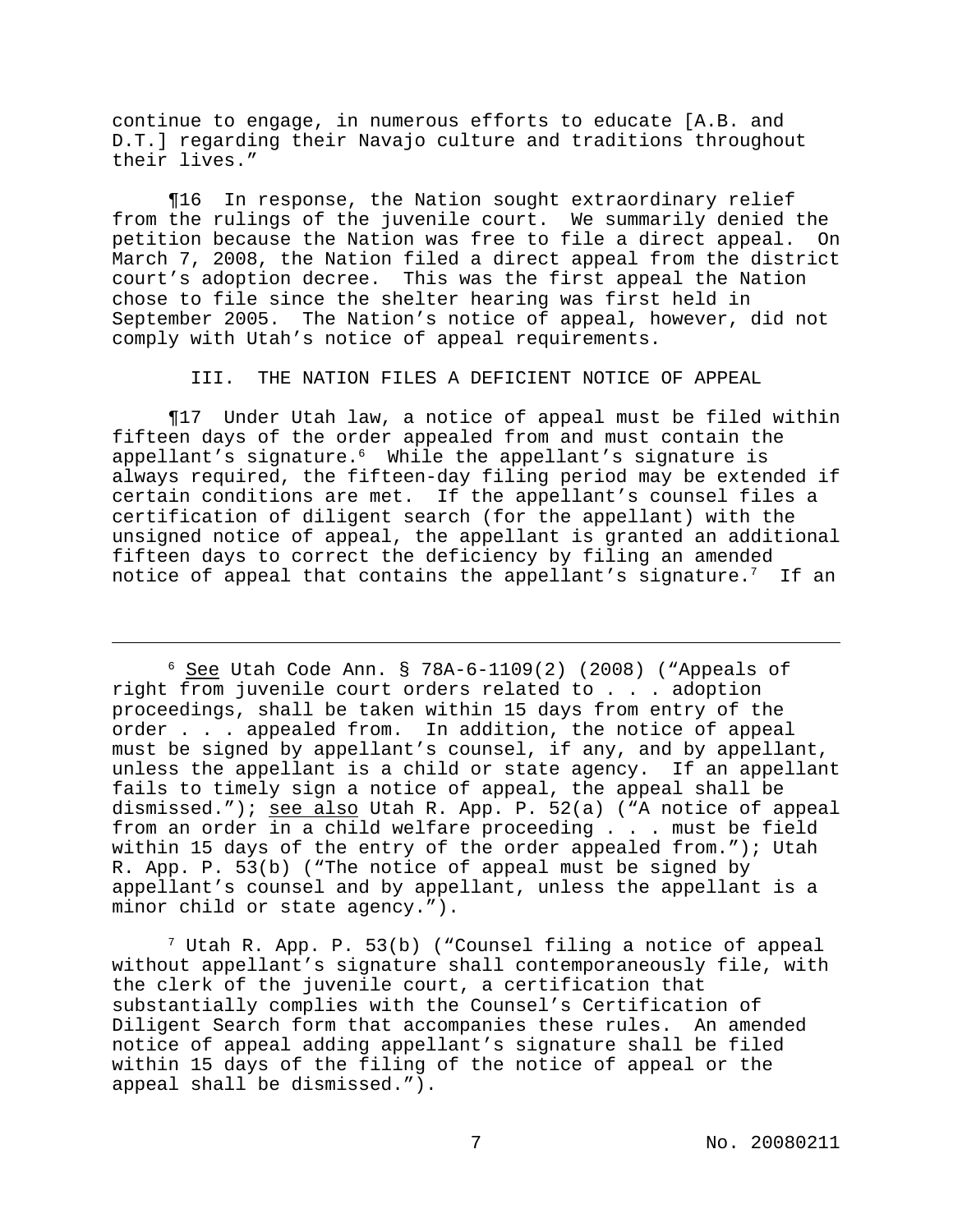appellant fails to file a signed notice of appeal in conformity with these rules, "the appeal shall be dismissed."<sup>8</sup>

¶18 In this case, the Nation's original notice of appeal was defective. Even though it was filed within fifteen days of the adoption order and signed by the Nation's counsel, the notice of appeal did not contain the Nation's signature. And the Nation did not acquire the additional fifteen days to correct the deficiency because the Nation's counsel did not file a certification of diligent search.

¶19 Recognizing these errors, a clerk from the court of appeals sent a letter to the Nation's counsel explaining that the notice of appeal was deficient and would be dismissed if a certification of diligent search was not filed upon receipt of the letter. The Nation's counsel again failed to file a certification of diligent search. Instead, the Nation waited until March 24, 2008, to file an amended notice of appeal that included the signature of its representative. Thus, the Nation failed to "timely sign a notice of appeal" as required by Utah  $law.<sup>9</sup>$ 

¶20 On April 8, 2008, the Nation requested a ten-day extension to file its petition on appeal. The court of appeals granted the Nation's request. But rather than file a petition on appeal, the Nation challenged the court's jurisdiction by filing a "Motion for Summary Reversal Based on Lack of Jurisdiction and Memorandum of Points and Authorities in Support Thereof." The court of appeals entered an order that the Nation's motion was inappropriate in child welfare cases. Nonetheless, the court of appeals construed the motion as the petition on appeal and allowed the Nation to file an amended petition on appeal within ten days of its order. Twenty days later, on May 27, 2008, the Nation filed its amended petition on appeal. Despite the petition's untimeliness, the court of appeals ordered the parties to brief the relevant issues and subsequently certified the appeal to this court pursuant to section  $78A-3-102(3)(b)$  of the Utah Code and Utah Rule of Appellate Procedure 43(a).

### **STANDARD OF REVIEW**

¶21 Whether this court has jurisdiction over an appeal is a question of law that can be raised for the first time on

<sup>8</sup> Utah Code Ann. § 78A-6-1109(2).

 $9$  See Utah Code Ann. § 78A-6-1109(2); Utah R. App. P. 52(a), 53(b).

No. 20080211 8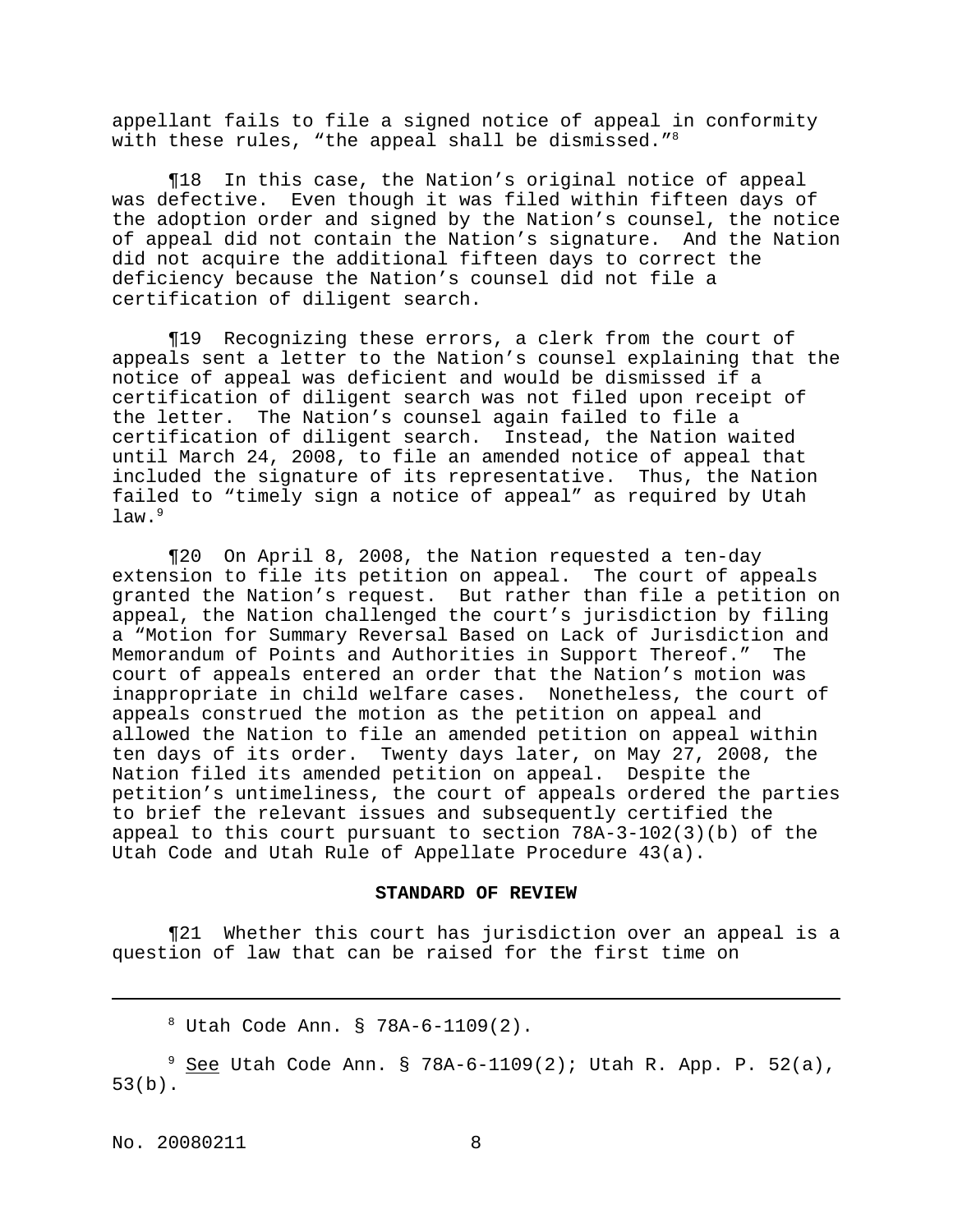appeal.<sup>10</sup> When this court lacks jurisdiction over an appeal, it retains only the authority to dismiss the appeal. $11$  Whether federal law, here ICWA, preempts state law is a question of law that we review de novo. $12$ 

### **ANALYSIS**

¶22 In this appeal, the Nation asks us to vacate several of the juvenile court's orders involving A.B. and D.T. because the Nation claims that those orders violate ICWA. The Nation makes four arguments in support of this claim. First, the Nation contends that its tribal courts maintained exclusive jurisdiction over A.B. and D.T. and that we must, therefore, vacate all orders entered after A.B. and D.T. were removed from Laurie VanWinkle's custody in October 2006. Second, the Nation argues that the juvenile court erred when it exercised jurisdiction over D.T. because the State did not, prior to the shelter hearing concerning D.T., file a verified petition to commence proceedings in a juvenile court alleging that D.T. was abused, neglected, or dependent as required by Utah Code section  $78-3a-305(3)^{13}$ . Third, the Nation argues that this court must invalidate the adoption order under section 1914 of ICWA because the juvenile court violated sections 1911, 1912, 1913, and 1915 of ICWA throughout its involvement with A.B. and D.T. Finally, the Nation contends that its due process rights were violated at the adoption proceedings.

¶23 Before we can turn our attention to these claims, we must answer the threshold question of whether we have jurisdiction over this appeal. As explained above, the Nation's

 $10$  See Brown v. Div. of Water Rights, 2010 UT 14,  $\P$  13, 228 P.3d 747.

<sup>11</sup> See Utah R. Civ. P.  $12(h)(2)$  ("[W]henever it appears by suggestion of the parties or otherwise that the court lacks jurisdiction of the subject matter, the court shall dismiss the action."); see also K. L. v. C.L. (In re J.J.L.), 2005 UT App 322, ¶ 6, 119 P.3d 315 (per curiam).

<sup>12</sup> See Utah Div. of Consumer Prot. v. Flagship Capital, 2005 UT 76,  $\P\P$  4-6, 125 P.3d 894; Harmon City, Inc. v. Nielsen & Senior, 907 P.2d 1162, 1167 (Utah 1995); Hobbs v. Labor Comm'n, 1999 UT App 308, ¶ 7, 991 P.2d 590.

 $13$  Section 78-3a-305(3) has been renumbered to Utah Code Ann. § 78A-6-304 (2008).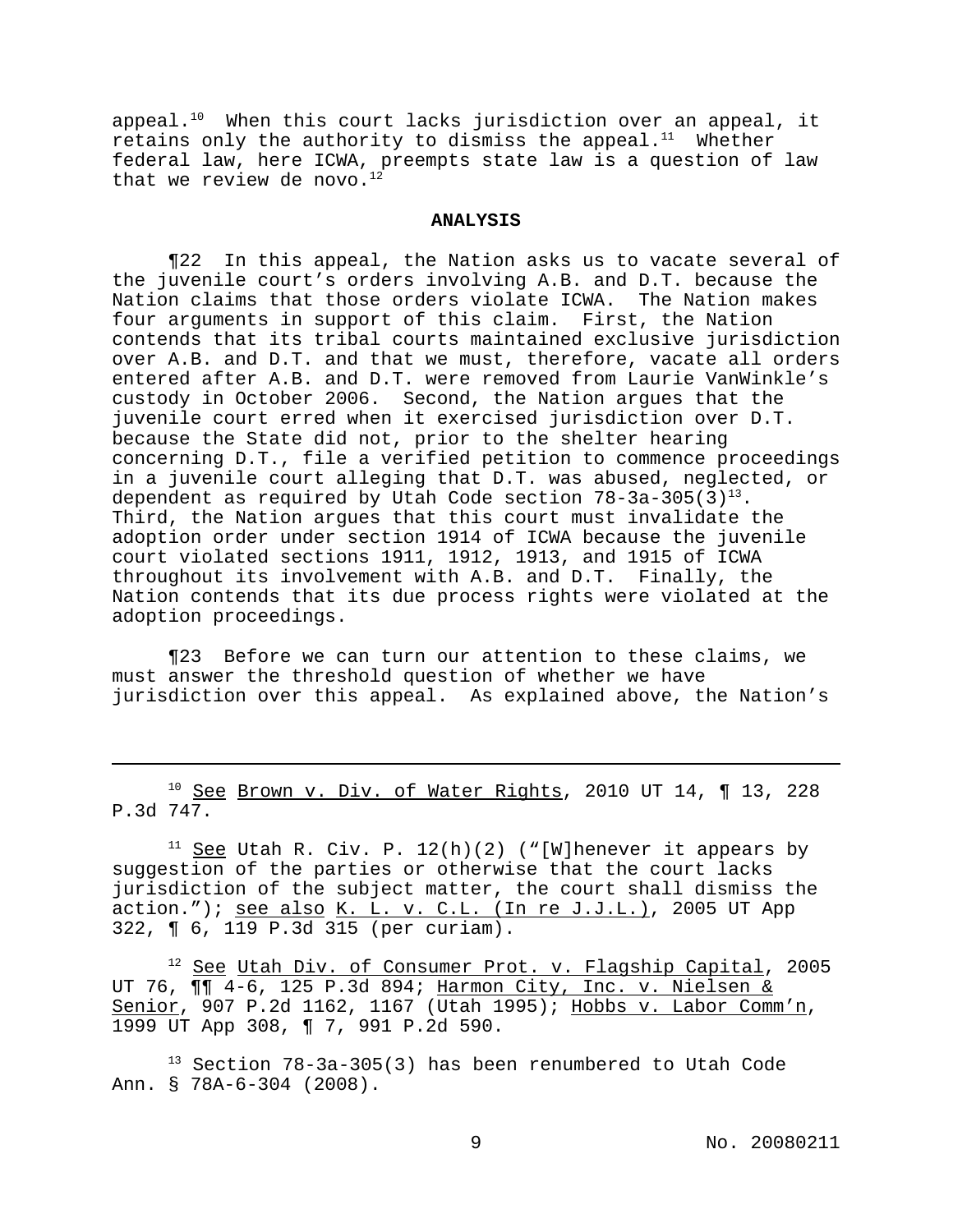original notice of appeal did not contain the Nation's signature, the Nation did not receive the fifteen-day extension to file an amended notice of appeal because its counsel did not file a certification of diligent search, and the Nation's amended notice of appeal was filed more than fifteen days after the adoption order was entered.<sup>14</sup>

¶24 Regardless of these shortcomings, the Nation contends that this court maintains jurisdiction over this appeal. The Nation defends this assertion by claiming that ICWA preempts Utah's notice of appeal requirements because section 1914 of ICWA gives Indian tribes the right to petition state courts at any time to invalidate any state action that violates ICWA. Alternatively, the Nation claims it was automatically entitled to the fifteen-day extension to file an amended notice of appeal because the rule 53(b) certification of diligent search requirement cannot apply to quasi-sovereign entities. We disagree with both assertions.

¶25 We hold that (I) ICWA does not preempt Utah's notice of appeal requirements and (II) Utah appellate courts lack jurisdiction over an appeal, even when the appellant is an Indian tribe, if the notice of appeal is not filed in strict compliance with Utah's notice of appeal requirements. Thus, because the Nation's notice of appeal was not timely filed with the Nation's signature, we dismiss this appeal for lack of jurisdiction.<sup>15</sup>

### I. UTAH'S NOTICE OF APPEAL REQUIREMENTS ARE NOT PREEMPTED BY ICWA

¶26 The Nation first argues that Utah's notice of appeal requirements are preempted by ICWA. We have not addressed this preemption issue before. The United States Supreme Court has recognized three categories of federal preemption: (A) express preemption,  $(B)$  field preemption, and  $(C)$  conflict preemption.<sup>16</sup>

<sup>14</sup> See Utah Code Ann. § 78A-6-1109(2) (2008); Utah R. App. P. 52(a),f 53(b).

 $15$  Because we dismiss this appeal for lack of jurisdiction, we do not reach the appellees' argument that the Nation does not have standing to appeal the adoption proceeding. Similarly, we need not address whether the Nation's failure to timely file its petition on appeal (as opposed to its notice of appeal) was a jurisdictional failure.

 $16$  See English v. Gen. Elec. Co., 496 U.S. 72, 78-79 (1990); (continued...)

No. 20080211 10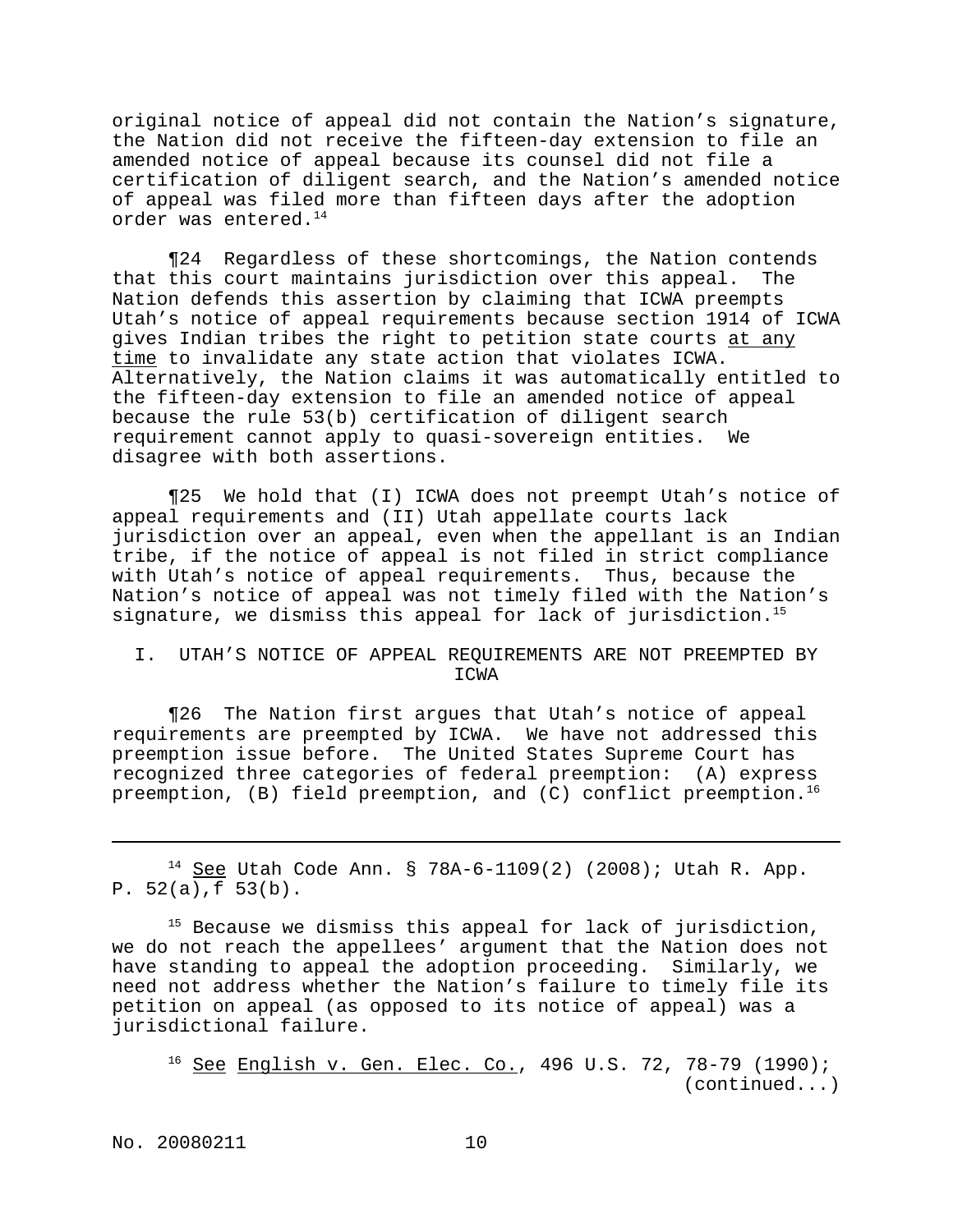In addition to these traditional categories, when examining an issue of Indian tribal preemption, we must also balance "the nature of the competing interests at stake" rather than "narrow[ly] focus on congressional intent to preempt state law as the sole touchstone."<sup>17</sup>

¶27 The Nation contends that section 1914 of ICWA gives an Indian child's tribe the right to petition any court of competent jurisdiction to invalidate any child custody action that violates sections 1911, 1912, or 1913 of ICWA. And because section 1914 itself neither imposes time limits to file such petitions nor provides that such petitions are subject to state-imposed time limits, the Nation claims that section 1914 petitions can presumably be filed at any time. The Nation also argues that under section 1921 of ICWA, state law only applies in child welfare proceedings involving Indian children if the state law provides higher standards of protection to Indian tribes than ICWA.<sup>18</sup> Thus, the Nation concludes that because section 1914 petitions can presumably be raised at any time, Utah's notice of appeal requirements are more restrictive than ICWA and are therefore preempted and unenforceable.

¶28 For analytical clarity, we first examine the Nation's preemption argument under the three traditional categories of federal preemption: (A) express preemption, (B) field preemption, and (C) conflict preemption. We then balance the Nation's interests under ICWA with Utah's interest that appeals from child custody proceedings be dismissed if a signed notice of

 $17$  In re Adoption of Halloway, 732 P.2d 962, 967 (Utah 1986) (quoting New Mexico v. Mescalero Apache Tribe, 462 U.S. 324, 334 (1983)).

 $18$  See 25 U.S.C. § 1921 (2006) ("In any case where State or Federal law applicable to a child custody proceeding under State or Federal law provides a higher standard of protection to the rights of the parent or Indian custodian of an Indian child than the rights provided under this title [25 USCS §§ 1911-1923], the State or Federal Court shall apply the State or Federal standard.").

 $16$  (...continued)

see also Utah Dep't of Human Servs. v. Hughes, 2007 UT 30, ¶ 22, 156 P.3d 820. Although we only identified two types of federal preemption in Hughes-–express and implied–-we explained that implied preemption involves "field preemption" and "conflict preemption." See Hughes, 2007 UT 30, 1 22. Thus, we address all three preemption categories here.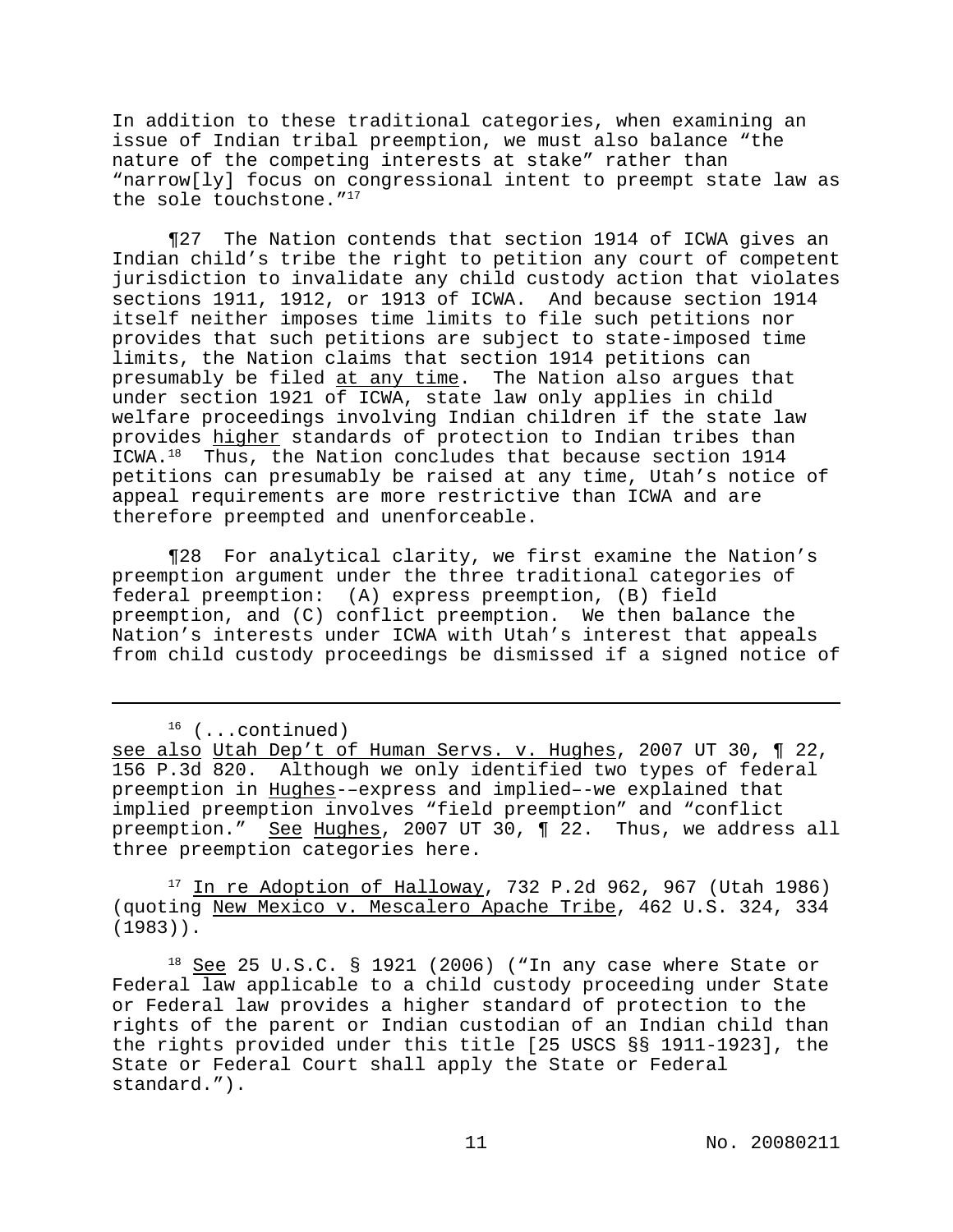appeal is not timely filed by the appellant. We conclude that Utah's notice of appeal requirements are not preempted by ICWA.

# A. There Is No Express Preemption of Utah's Notice of Appeal Requirements

¶29 Express preemption occurs "when the language of the federal statute reveals an express congressional intent to preempt state law."<sup>19</sup> Express preemption cannot occur through mere silence; it requires an explicit statement "'delivered in a clear congressional voice.'"<sup>20</sup>

¶30 ICWA does not contain any explicit statement that Congress intended ICWA to preempt state rules of appellate procedure. Furthermore, ICWA clearly contemplates that state courts will adjudicate a number of child custody cases involving Indian children.<sup>21</sup> Indeed, this court recently explained that the United States Supreme Court has found express preemption in only two circumstances, neither of which involved ICWA.<sup>22</sup>

## B. There Is No Field Preemption of Utah's Notice of Appeal Requirements

¶31 Field preemption occurs "'when the scope of a statute indicates that Congress intended federal law to occupy a field exclusively.'"<sup>23</sup> The intent of Congress to regulate a field exclusively "'may be inferred from a scheme of federal regulation

<sup>19</sup> Mount Olivet Cemetery Ass'n v. Salt Lake City, 164 F.3d 480, 486 (10th Cir. 1998); see also English, 496 U.S. at 78-79.

 $20$  See Hughes, 2007 UT 30, ¶ 24 (quoting Utah Div. of Consumer Prot. v. Flagship Capital, 2005 UT 76, ¶ 13, 125 P.3d 894).

 $21$  See 25 U.S.C. § 1911(b) (recognizing the validity of "[s]tate court proceeding[s] for the foster care placement of, or termination of parental rights to, an Indian child.").

 $22$  Flagship Capital, 2005 UT 76, ¶ 12 ("The United States Supreme Court has found [express] preemption in only two circumstances: certain causes of action under the Labor Management Relations Act of 1947 and the Employee Retirement Income Security Act of 1974 (ERISA)." (citations omitted)).

 $23$  Hughes, 2007 UT 30, 1 22 (quoting Flagship Capital, 2005 UT 76, ¶ 11).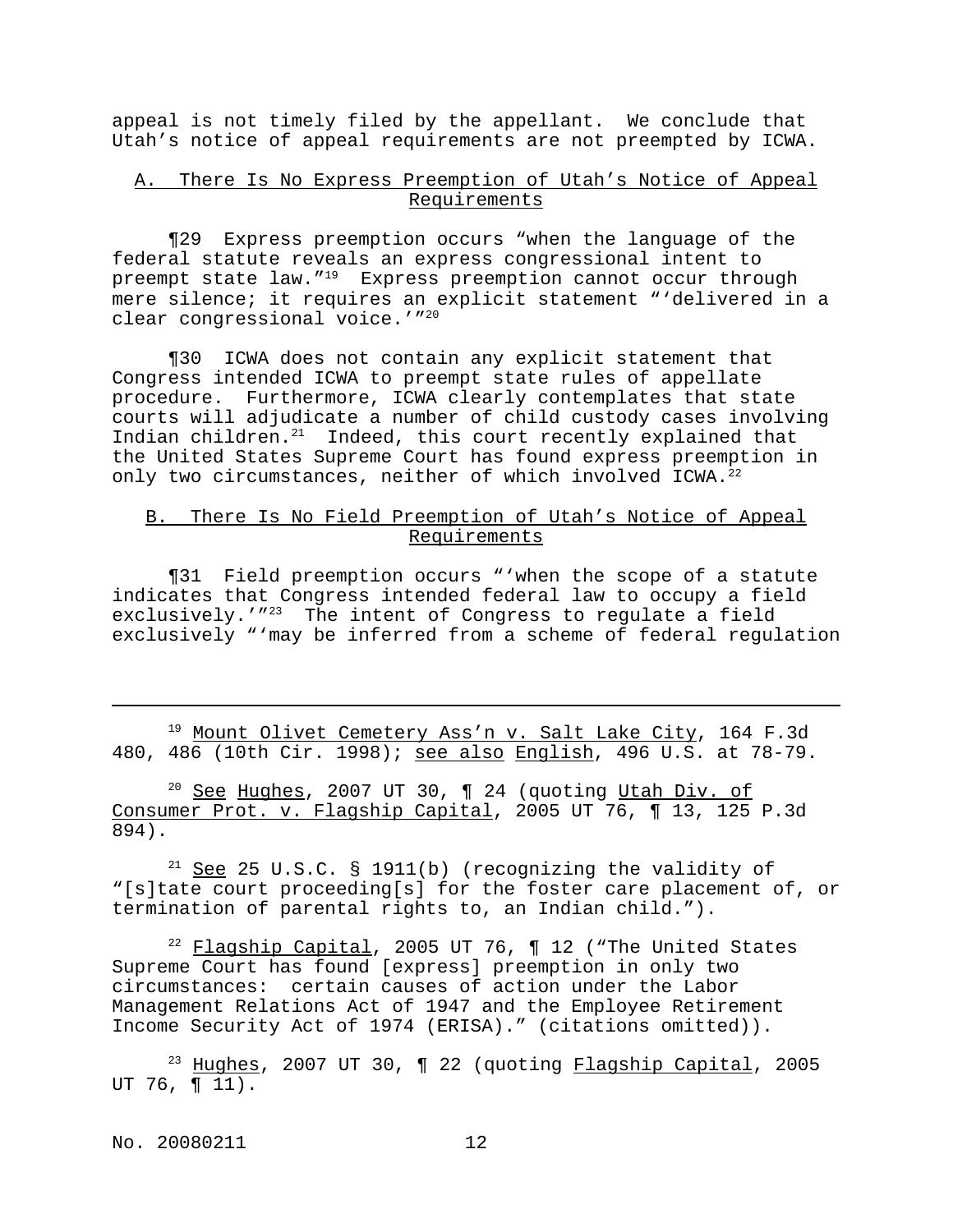. . . so pervasive as to make reasonable the inference that Congress left no room for the States to supplement it.' $n^{24}$ 

¶32 ICWA clearly contemplates that state courts will adjudicate some child welfare cases involving Indian children.<sup>25</sup> In these state court proceedings, Congress intended ICWA to

> protect the best interests of Indian children and to promote the stability and security of Indian tribes and families by the establishment of minimum Federal standards for the removal of Indian children from their families and the placement of such children in foster or adoptive homes which will reflect the unique values of the Indian culture.<sup>26</sup>

These minimum standards do not wholly repudiate state rules of appellate procedure. $27$  Instead, ICWA's minimum standards focus

<sup>24</sup> Id. **[** 26 (alteration in original) (quoting **English**, 496 U.S. at 79).

 $25$  See, e.g., 25 U.S.C. § 1911(b)-(c) (recognizing the validity of "[s]tate court proceeding[s] for the foster care placement of, or termination of parental rights to, an Indian child not domiciled or residing within the reservation of the Indian child's tribe").

 $26$  Id. § 1902 (emphasis added).

 $27$  See, e.g., In re Adoption of Erin G., 140 P.3d 886, 889-90 (Alaska 2006) (applying state statutes of limitations in an appeal from a state child adoption case involving Indian children); In re Adoption of T.N.F., 781 P.2d 973, 978-79 (Alaska 1989) (concluding that Congress intended for state statutes of limitations to apply in actions brought under section 1914 of ICWA); Sonoma Cnty. Human Servs. Dep't v. Evita H. (In re Brandon M.), 63 Cal. Rptr. 2d 671, 677 (Cal. Ct. App. 1997) ("[I]t simply cannot be maintained that the ICWA in any way, manner, shape or form 'occupies the field' of child custody or adoption, even as to Indian children. . . . ICWA is totally devoid of any provisions dealing with, e.g., the bases on which a child may be removed from a parent's custody, when and how often hearings must be held to review a child's status, who is entitled to what reunification services and for how long, or many, many other similar issues."); In re J.D.B., 584 N.W.2d 577, 581 (Iowa Ct. (continued...)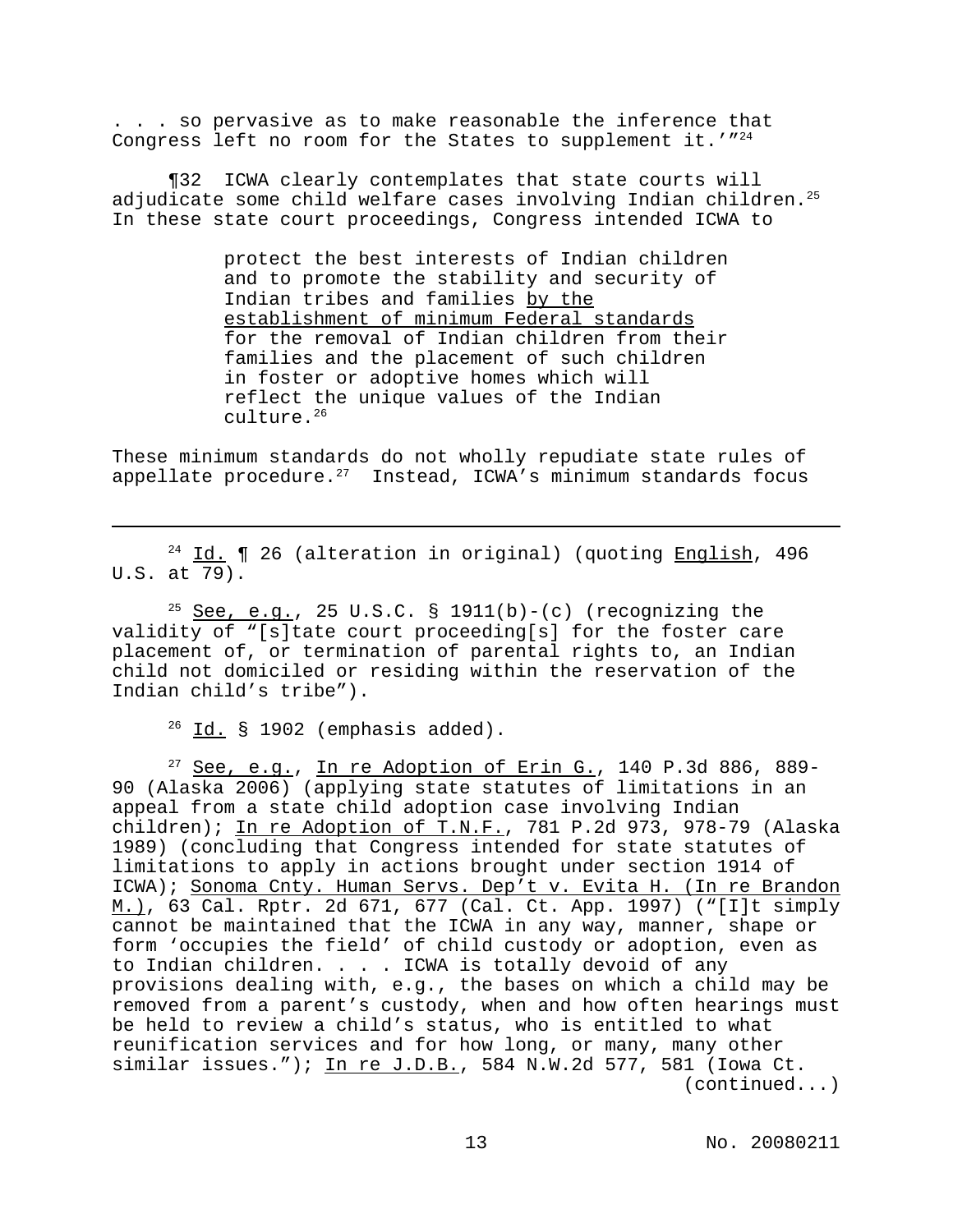on core protections: requiring transfer of jurisdiction to Indian tribes in certain situations, providing a right to counsel, requiring notice of child welfare proceedings to Indian tribes, invalidating illegal proceedings, imposing foster care placement preferences, and imposing high standards of proof in parental termination hearings. $28$  So long as these core protections are honored and the intent of ICWA is preserved, states may fashion the underlying procedural framework.<sup>29</sup> Accordingly, whether Utah's notice of appeal requirements are preempted by ICWA's minimum requirements is not a matter of field preemption.

# C. There Is No Conflict Preemption of Utah's Notice of Appeal Requirements

¶33 Conflict preemption occurs "where it is impossible . . . to comply with both state and federal requirements, or where state law stands as an obstacle to the accomplishment and execution of the full purposes and objectives of Congress."<sup>30</sup> To determine whether it is impossible to comply with both ICWA and Utah's notice of appeal requirements, or whether Utah's notice of appeal requirements stand as an obstacle to accomplishing the full purposes of ICWA, we first look to the plain language of ICWA.<sup>31</sup> The Nation argues that under section 1914 of ICWA, it can petition this court at any time to invalidate the juvenile court's orders regarding A.B. and D.T. Section 1914 provides,

(...continued)

App. 1998) ("[W]e find nothing in ICWA which expressly or impliedly preempts a state's error preservation rules."); A.D.T. v. State (State ex rel. C.D.), 2008 UT App 477, ¶ 14, 200 P.3d 194 ("So long as the intent of the ICWA is preserved and [its] core protections are satisfied, the underlying procedural framework has been left to the states.").

<sup>28</sup> See 25 U.S.C. §§ 1902-15; Miss. Band of Choctaw Indians v. Holyfield, 490 U.S. 30, 36 (1989).

<sup>29</sup> See State ex rel. C.D., 2008 UT App 477,  $\P$  14.

<sup>30</sup> Hughes, 2007 UT 30, 1 25 (internal quotation marks omitted).

<sup>31</sup> See Navajo Nation v. Superior Court, 47 F. Supp. 2d 1233, 1237-38 (E.D. Wash. 1999) (citing Conn. Nat'l Bank v. Germain, 503 U.S. 249, 254 (1992)) (conducting a plain-language analysis of ICWA).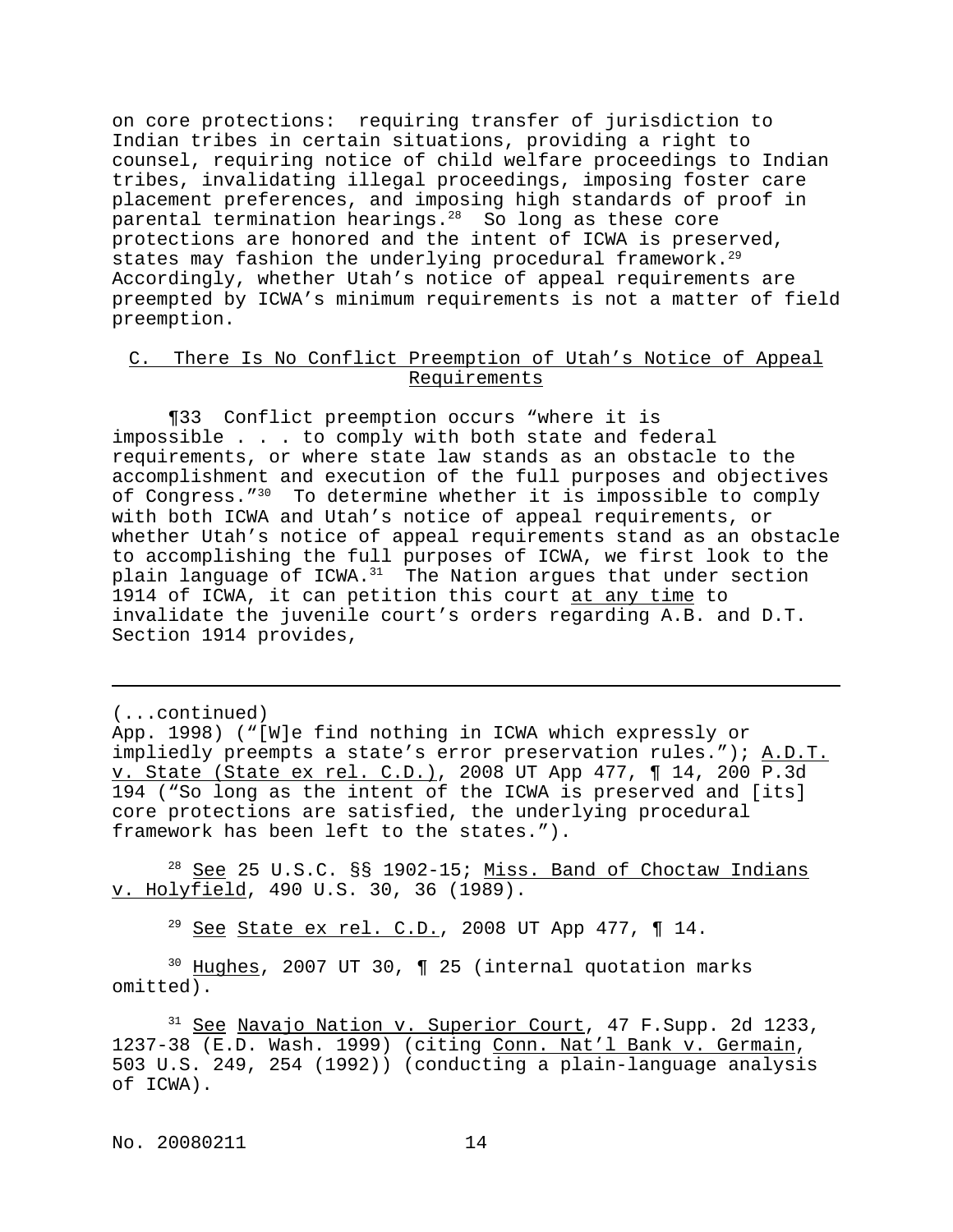Any Indian child who is the subject of any action for foster care placement or termination of parental rights under State law, any parent or Indian custodian from whose custody such child was removed, and the Indian child's tribe may petition any court of competent jurisdiction to invalidate such action upon a showing that such action violated any provision of sections [1911, 1912, and 1913] of this Act.<sup>32</sup>

By its plain language, section 1914 does not conflict with Utah's notice of appeal requirements. Section 1914 gives Indian tribes the right to appeal state court actions "for foster care placement or termination of parental rights . . . upon a showing that such action violated any provision of sections [1911, 1912, and 1913] of [ICWA]."<sup>33</sup> Utah law clearly protects that right by giving intervening Indian tribes the right to appeal "any order, decree, or judgment of the juvenile court."<sup>34</sup> Although Utah law requires that an appeal "shall be dismissed" if the "appellant fails to timely sign a notice of appeal,"<sup>35</sup> Utah's notice of appeal requirements do not conflict with the basic right to appeal provided by section 1914. Furthermore, nothing in ICWA indicates that Congress intended that section 1914 petitions be available without limitation, and ICWA does not contain any rules of procedure that could be construed to compete with state appellate rules of procedure. Had Congress intended that section 1914 petitions be available at any time, or that state rules of procedure be subordinate to section 1914 petitions, it could have so stated. But because the plain language of section 1914 only confers on Indian tribes the right to appeal state court actions and because Utah law protects that right, we hold that ICWA does not conflict with Utah's notice of appeal requirements.

¶34 We also note that the plain language of section 1914 does not give an Indian tribe the right to appeal adoption proceedings involving Indian children. Rather, the plain language of section 1914 grants an Indian tribe the right to petition any court of competent jurisdiction to invalidate any

 $32$  25 U.S.C. § 1914 (emphasis added).

 $33$  Id.

<sup>34</sup> Utah Code Ann. § 78A-6-1109(1).

 $3^5$  <u>Id.</u> § 78A-6-1109(2); <u>see also</u> Utah R. App. P. 52(a), 53(b).

15 No. 20080211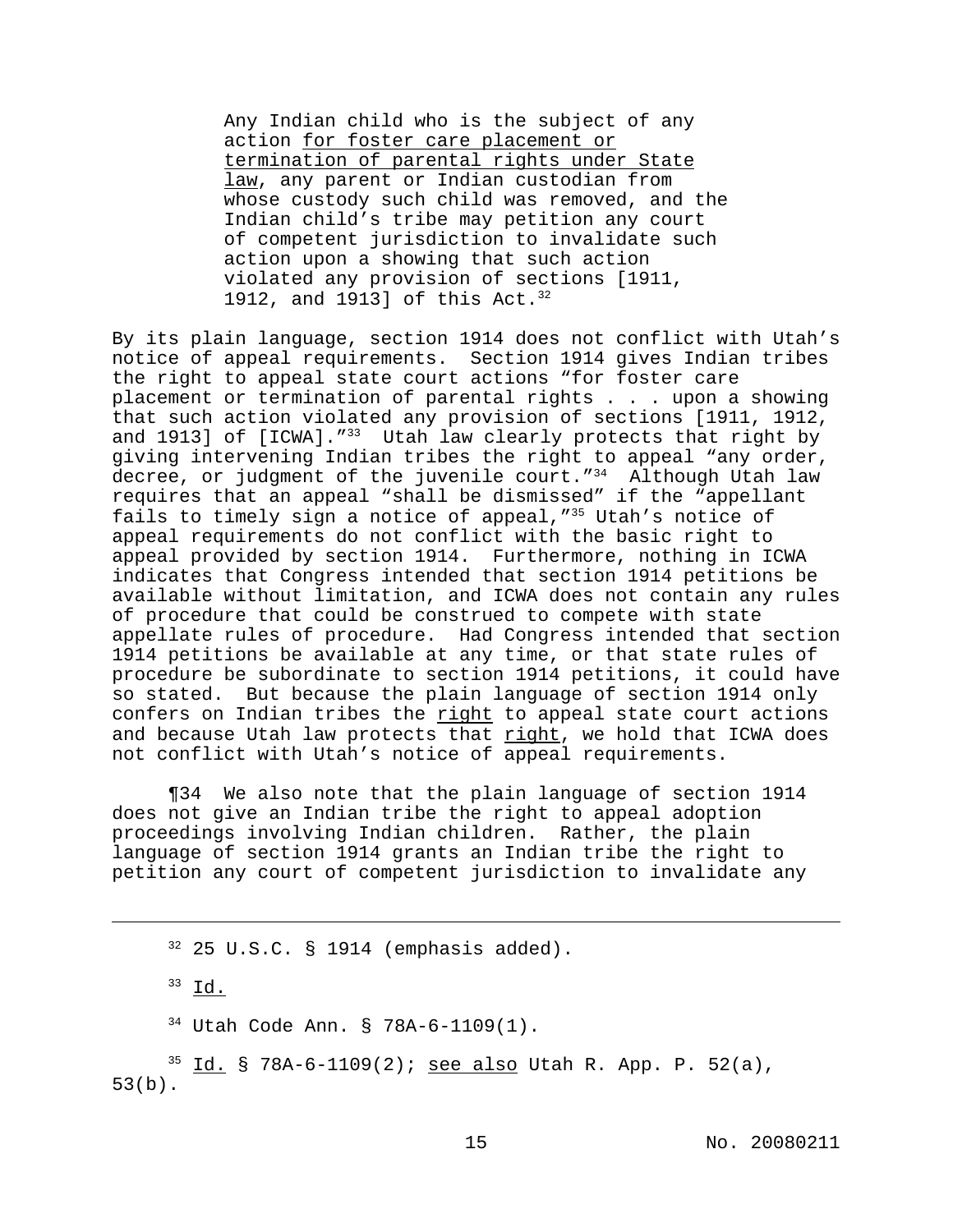action "for foster care placement or termination of parental rights under [s]tate law."<sup>36</sup> Notably absent is the right to appeal adoption proceedings. Thus, to the extent that Utah law gives an Indian tribe a right to appeal child adoption proceedings, Utah law provides the tribe with greater protections than ICWA. And consistent with section 1921 of ICWA,  $37$  although an Indian tribe is entitled to claim the benefit of greater state protections where they exist, the tribe cannot at the same time argue that those additional state protections violate ICWA. Here, the Nation had a right under Utah law to appeal the juvenile court's adoption order. To take advantage of that right, the Nation was required to comply with the applicable state procedural rules. The Nation failed to do so, however, and nothing in ICWA excuses this failure or preempts Utah's procedural requirements.

## D. Utah's Notice of Appeal Requirements Neither Interfere With nor Are Incompatible With the Federal and Tribal Interests Reflected in ICWA

¶35 Having determined that Utah's notice of appeal requirements are not preempted under the three traditional preemption categories, we finally balance the "nature of the competing interests at stake."<sup>38</sup> Under this analysis, "State jurisdiction is [preempted] by the operation of federal law if it interferes or is incompatible with federal and tribal interests reflected in federal law, unless the state interests at stake are sufficient to justify the assertion of state authority."<sup>39</sup>

¶36 As discussed above, ICWA was enacted "to protect the best interests of Indian children and to promote the stability and security of Indian tribes and families" by establishing minimum federal standards that apply in state court actions

<sup>37</sup> See id. § 1921 ("In any case where State or Federal law applicable to a child custody proceeding under State or Federal law provides a higher standard of protection to the rights of the parent or Indian custodian of an Indian child than the rights provided under this title [25 USCS §§ 1911-1923], the State or Federal court shall apply the State or Federal standard.").

<sup>38</sup> Halloway, 732 P.2d at 967 (quoting New Mexico v. Mescalero Apache Tribe, 462 U.S. 324, 334 (1983)).

<sup>39</sup> Id. at 967-68 (emphasis omitted) (quoting Mescalero Apache Tribe, 462 U.S. at 334).

No. 20080211 16

<sup>36</sup> 25 U.S.C. § 1914.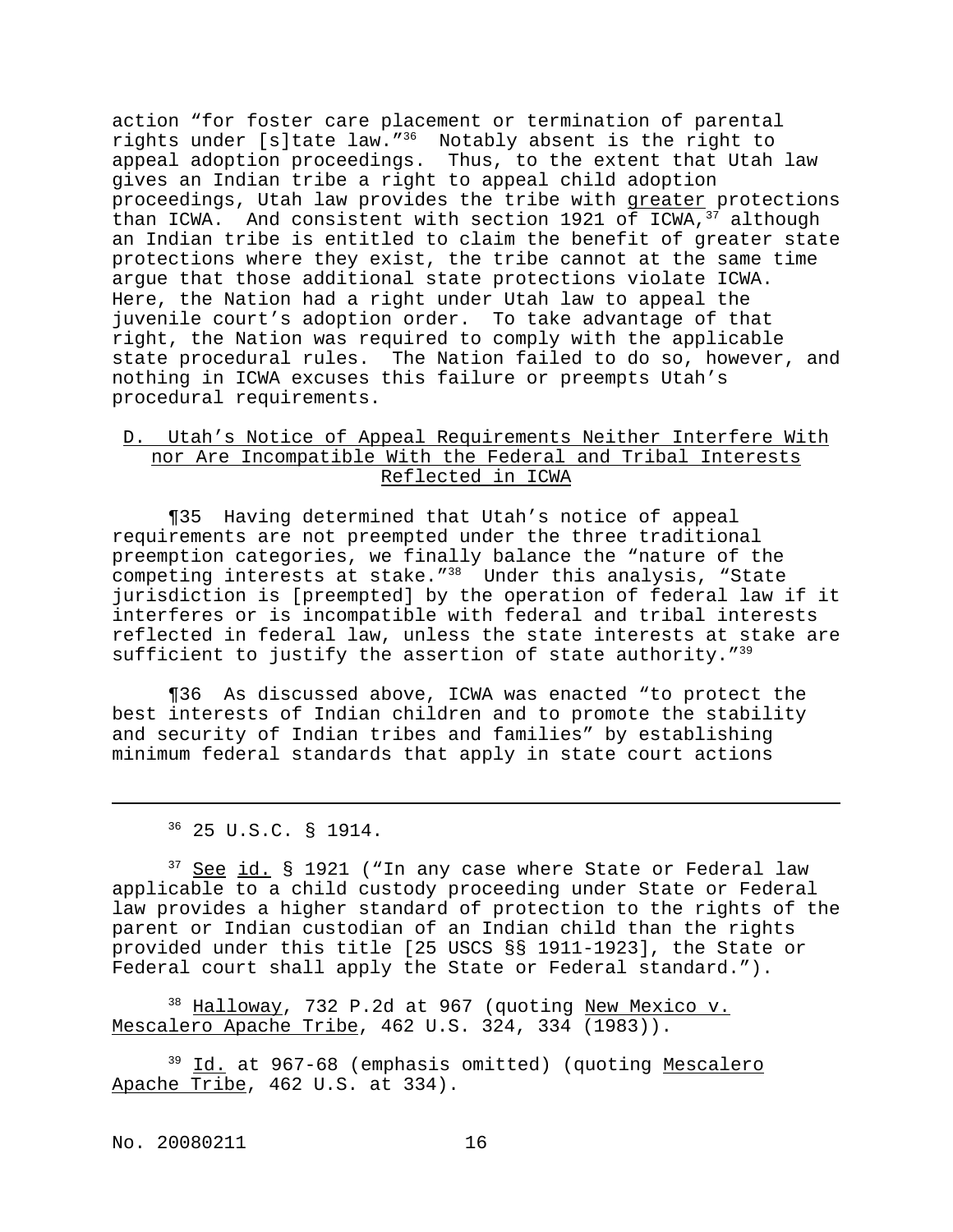involving Indian children. $40$  To ensure that state courts apply these minimum protections, section 1914 creates a mechanism for Indian tribes to petition courts of competent jurisdiction to invalidate state court actions that violate certain provisions of  $ICWA.$ <sup>41</sup>

¶37 Consistent with section 1914, Utah law guarantees Indian tribes the right to appeal state court proceedings that involve Indian children.<sup>42</sup> Moreover, as we have explained, Utah law actually confers greater protections than ICWA because Utah law permits an Indian tribe to appeal child adoption proceedings whereas ICWA only gives an Indian tribe the right to challenge "foster care placement or termination of parental rights" actions.<sup>43</sup> To swiftly and permanently resolve child custody issues, Utah law requires a notice of appeal to be timely filed with the appellant's signature. $44$  To protect the appellant, Utah Rule of Appellate Procedure 53(b) gives an additional fifteen days to file an amended notice of appeal if the appellant's counsel files a certification of diligent search with the amended notice. These requirements promote Utah's legitimate interest in providing, without undue delay, a stable and permanent adoptive home to children who might otherwise linger indefinitely in foster care.<sup>45</sup> These requirements are not onerous and place no additional burdens on Indian tribes. Although failure to comply with the requirements may have harsh consequences, those consequences do not unfairly target Indian tribes or deprive them of their interests more than any other party. Finally, Utah's interest in the swift resolution of child custody cases is

<sup>40</sup> See 25 U.S.C. § 1902; Halloway, 732 P.2d at 968.

 $^{41}$  See 25 U.S.C. § 1914.

 $42$  See Utah Code Ann. § 78A-6-1109; Utah R. App. P. 52(a), 53(b).

<sup>43</sup> See 25 U.S.C. § 1914.

 $44$  See Utah Code Ann. § 78A-6-1109(1); Utah R. App. P. 52(a), 53(b).

 $45$  See State v. C.A. (State ex rel. S.L.), 1999 UT App 390, ¶ 42, 995 P.2d 17 ("[The] overarching purpose [of Utah's child welfare laws] is to provide stability and permanency for abused and neglected children, and to end the 'legal limbo' of state custody as quickly as possible. To that end, the Legislature has crafted specific time lines . . . to prevent a child from languishing indefinitely in foster care." (third alteration in original) (internal quotation marks omitted)).

17 No. 20080211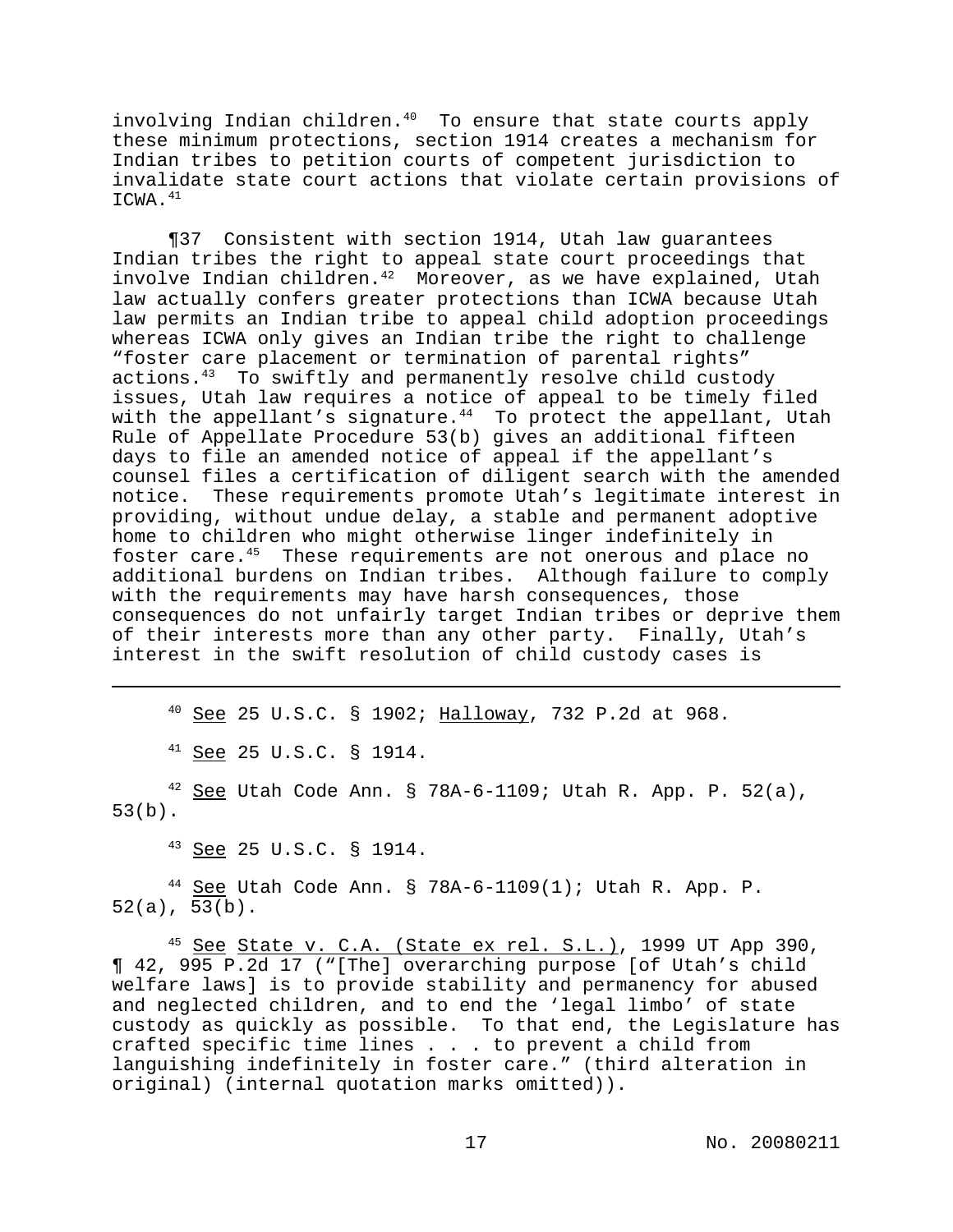consistent with Congress's intention that ICWA "protect the best interests of Indian children and . . . promote the stability and security of Indian tribes and families."<sup>46</sup> Accordingly, we hold that Utah's notice of appeal requirements are not preempted by ICWA.

## II. WE LACK JURISDICTION OVER THIS APPEAL BECAUSE THE NAVAJO NATION DID NOT FILE ITS NOTICE OF APPEAL IN ACCORDANCE WITH UTAH'S NOTICE OF APPEAL REQUIREMENTS

¶38 Having concluded that ICWA does not preempt Utah's notice of appeal requirements, we next address whether Indian tribes are exempt from those requirements in light of their unique status as quasi-sovereign entities.

¶39 The Nation contends that its failure to timely file a signed notice of appeal does not divest this court of jurisdiction to hear this appeal. The Nation reasons that it was automatically entitled to the fifteen-day extension to file a signed notice of appeal under rule 53(b) when it filed "the original notice of appeal with a signature line for the Nation, but without [its] signature" because a certification of diligent search cannot be required when the appellant is a sovereign entity.

¶40 The Nation cites no authority for its position. Rather, it contends that the certification of diligent search "is unnecessary when the appellant is a sovereign entity" because the certification form itself only evidences "counsel's efforts to locate a client who has indicated a desire to appeal but has failed to maintain contact with their attorney during the process." The Nation claims that it had already determined to appeal the adoption order and had signed a notice of appeal, but the notice of appeal was misplaced and the Nation's representative was temporarily unavailable during the fifteen-day filing period. The Nation concludes that its counsel was not required to file the certification of diligent search because its "representative had not lagged in its duty to keep in contact with its counsel . . . and was not going to disappear during the process." We disagree.

¶41 Indian tribes are not relieved from Utah's clearly stated notice of appeal requirements. Rule 53(b) only excludes "a minor child or state agency" from the signature requirement; the Nation concedes it is neither. Furthermore, Utah's notice of appeal requirements comport with ICWA's minimum requirements and

<sup>46</sup> 25 U.S.C. § 1902.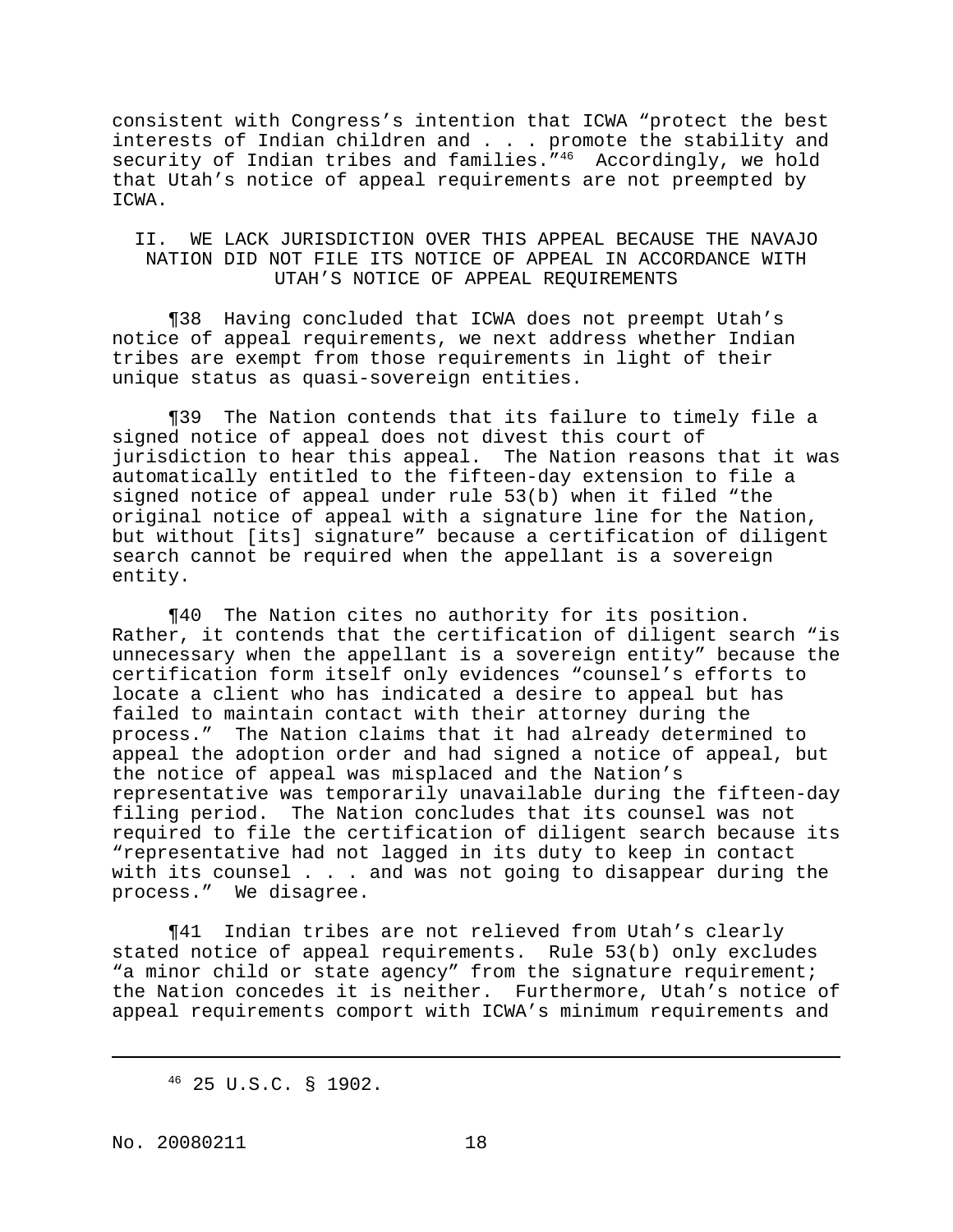even surpass those minimum requirements by providing Indian tribes with a right to appeal child adoption proceedings. In addition, Utah's notice of appeal requirements promote Utah's legitimate interests by ensuring that Indian tribes intend to meaningfully participate in appeals from child welfare proceedings.<sup>47</sup> As the court of appeals has noted "If counsel could, at any time and for any reason, file an incomplete notice of appeal and thereby receive an extension, the specified time period for appeal would be completely circumvented and made ineffectual."<sup>48</sup> We find this reasoning equally applicable to Indian tribes: the Nation's quasi-sovereign status does not permit it to circumvent Utah's clearly stated notice of appeal requirements.

¶42 We also note that the Nation chose to wait until the final hour--in this case, the adoption proceedings--to appeal. The Nation could have appealed several orders involving A.B. and D.T., including the order removing A.B. and D.T. from the VanWinkle home, the order terminating the parental rights of Ms. Tsosie and D.T.'s father, the order denying the Nation's motion for transfer of jurisdiction over the children, and the order terminating the parental rights of A.B.'s father. Instead, the Nation waited nearly two-and-one-half years to appeal. This is precisely the type of behavior that the Utah notice of appeal requirements are intended to prevent and is similar to the behavior that constitutes "good cause" to deny a transfer of jurisdiction to an Indian tribe under the BIA Guidelines.<sup>49</sup>

 $47$  See Utah Code Ann. §§ 78A-6-1109 (3)-(4) (2008).

 $^{48}$  J.R. v. State (State ex rel. D.E.), 2006 UT App 391, ¶ 6 n.1, 147 P.3d 462 (per curiam).

<sup>49</sup> According to the BIA guidelines,

[a]lthough [ICWA] does not explicitly require transfer petitions to be timely, it does authorize the court to refuse to transfer a case for good cause. When a party who could have petitioned earlier waits until the case is almost complete to ask that it be transferred to another court and retried, good cause exists to deny the request. Timeliness is a proven weapon of the

courts against disruption caused by negligence or obstructionist tactics on the part of counsel. If a transfer petition must be honored at any point before judgment, a (continued...)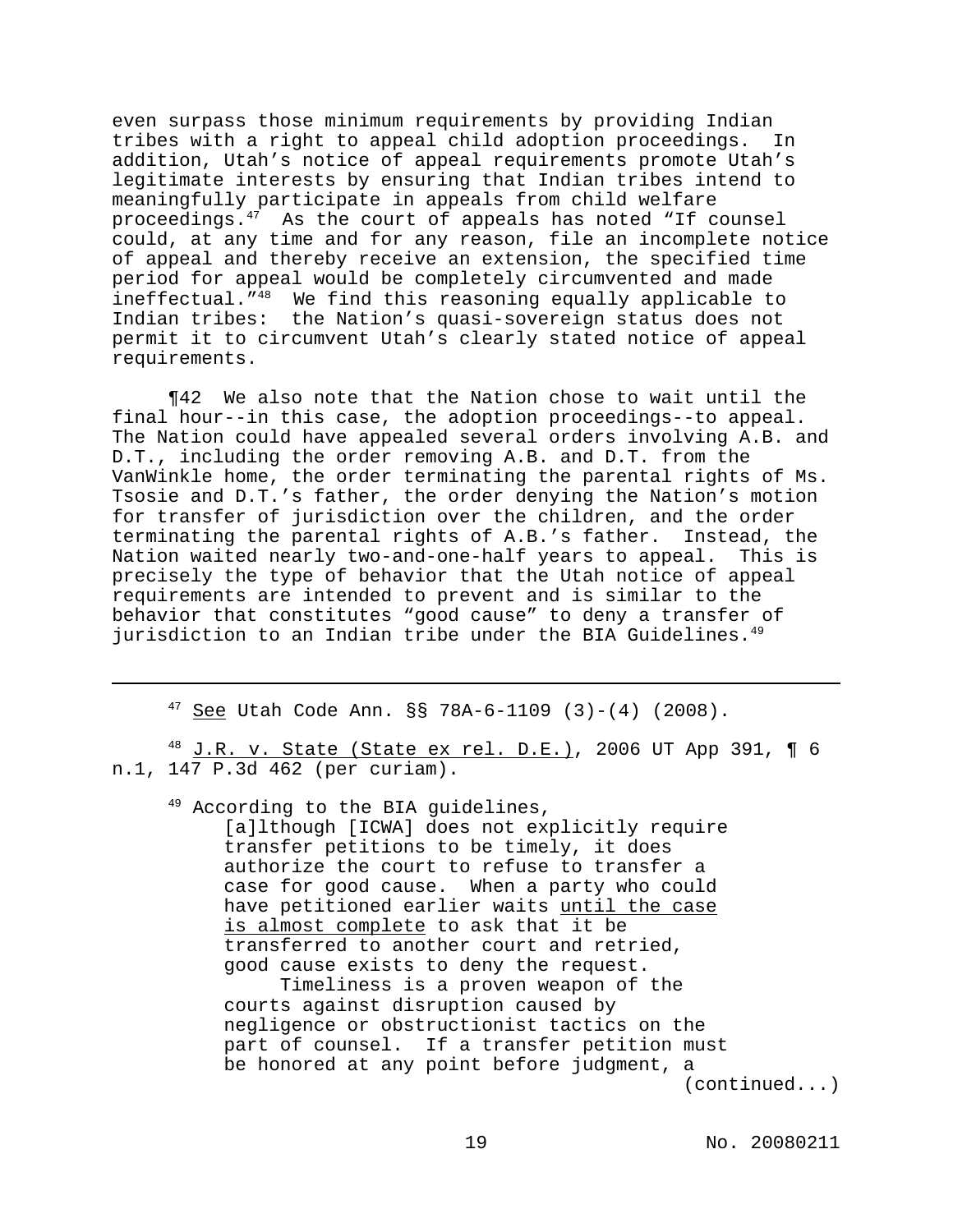¶43 Accordingly, because the Nation did not file its notice of appeal in conformity with Utah's notice of appeal requirements, we are required to dismiss this appeal for lack of jurisdiction.<sup>50</sup>

(...continued)

party could wait to see how the trial is going in state court and then obtain another trial if it appears the other side will win. Delaying a transfer request could be used as a tactic to wear down the other side by requiring the case to be tried twice. [ICWA] was not intended to authorize such tactics and the "good cause" provision is ample authority for the court to prevent them.

Bureau of Indian Affairs Guidelines for State Courts; Indian Child Custody Proceedings, 44 Fed. Reg. 67,584, 67,590 (Nov. 26, 1979) (emphases added). Although the BIA Guidelines "are not intended to have binding legislative effect," we include them here because they "represent the interpretation of the Interior Department" and are intended to "help assure that rights guaranteed by [ICWA] are protected when state courts decide Indian child custody matters." Id. at 67,584.

 $50$  See Utah Code Ann. § 78A-6-1109(2)("If an appellant fails to timely sign a notice of appeal, the appeal shall be dismissed." (emphasis added)); Utah R. App. P. 52(a), 53(b) ("An amended notice of appeal adding appellant's signature shall be filed within 15 days of the filing of the notice of appeal or the appeal shall be dismissed." (emphasis added)); see also State ex rel. D.E., 2006 UT App 391, ¶¶ 1-7 (dismissing the appeal of an order terminating appellant's parental rights for lack of jurisdiction because the appellant did not sign the original notice of appeal, appellant's counsel did not file a certification of diligent search with the notice of appeal, and the amended notice of appeal was filed twenty days after the juvenile court's order was entered);  $K.L.$  v. C.L. (In re J.J.L.), 2005 UT App 322-6, 119 P.3d 315 (per curiam) (dismissing for lack of jurisdiction where "[t]he original notice of appeal, signed only by counsel, was untimely under rule 52 and was not accompanied by the certificate of diligent search required by rule 53"); C.F. v. State (State ex rel. A.M.), 2005 UT App 2, 11 5-7, 106 P.3d 193 (per curiam) (dismissing for lack of jurisdiction where the notice of appeal was filed more than fifteen days after the trial court's permanency order).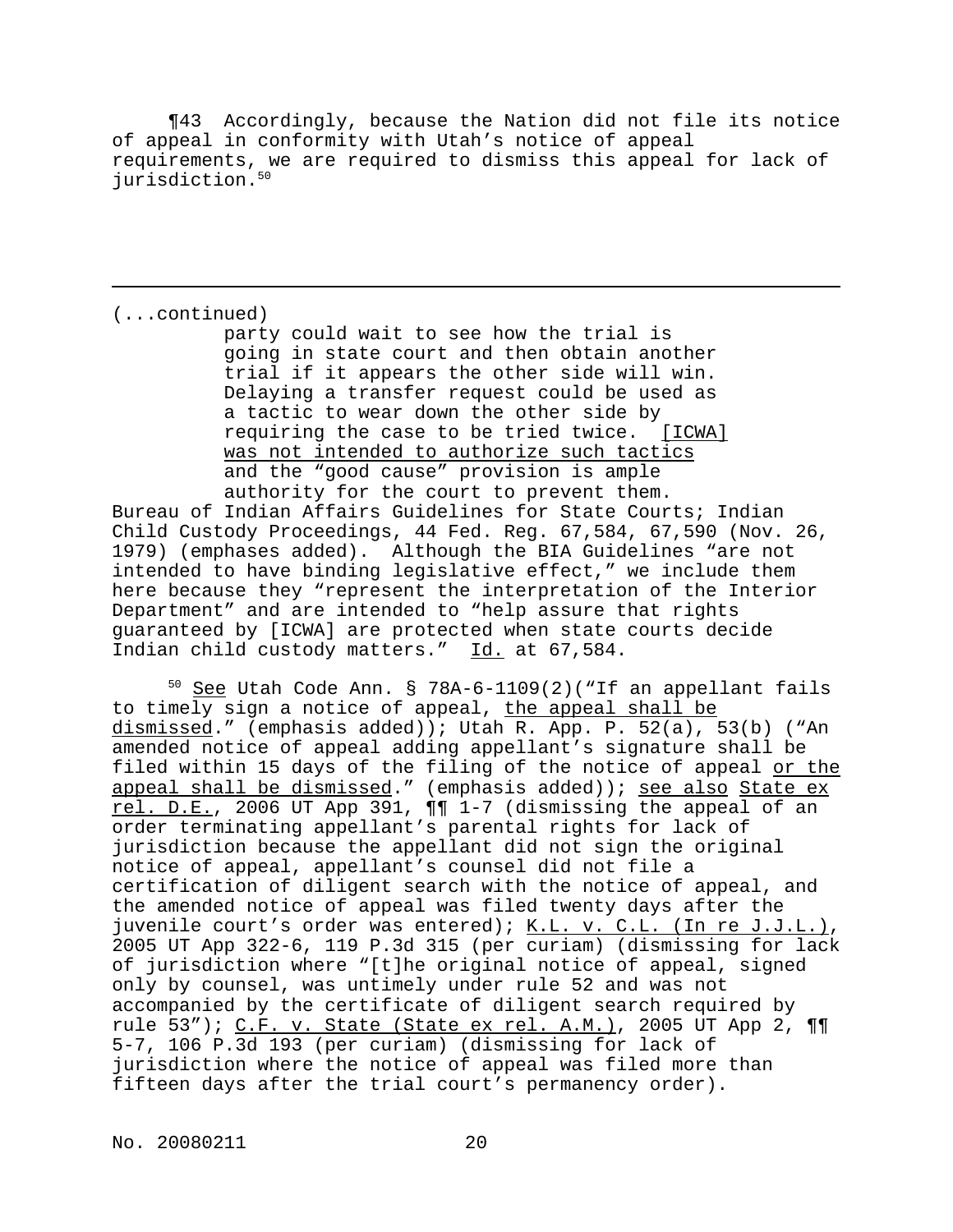# III. THE NON-INDIAN FOSTER/ADOPTIVE PARENTS ARE NOT ENTITLED TO ATTORNEY FEES OR COSTS BECAUSE THE NAVAJO NATION'S APPEAL IS NEITHER FRIVOLOUS NOR FOR DELAY

 $\P 44$  The Adoptive Parents<sup>51</sup> contend that the Nation's appeal justifies an award of attorney fees and costs consistent with rule 33 of the Utah Rule of Appellate Procedure. Under rule 33, this court "shall award just damages, which may include single or double costs . . . and/or reasonable attorney fees, to the prevailing party" if we determine that an appeal "is either frivolous or for delay."<sup>52</sup> An appeal is frivolous if it "is not grounded in fact, not warranted by existing law, or not based on a good faith argument to extend, modify, or reverse existing law."<sup>53</sup> An appeal is "interposed for the purpose of delay" if it is "interposed for any improper purpose such as to harass, cause needless increase in the cost of litigation, or gain time that will benefit only the party filing the appeal.  $"54$ 

¶45 The Adoptive Parents argue that the Nation's track record before the juvenile court and on appeal

> has been one of delay, failure to follow proper rules and procedures, and the submission of frivolous arguments in an ill-fated too-little-too-late effort to challenge the placement of the Minor Children into DCFS foster care and their successful adoption into a stable and loving home.

The Adoptive Parents also argue that this appeal and other attempts to challenge these proceedings "are not grounded in fact, are not warranted by existing law, or based on a good faith argument to extend, modify, or reverse existing law."

¶46 The Nation counters that tribal sovereign immunity bars an award of attorney fees. The Nation also argues that this appeal is not frivolous because it "is grounded in fact, warranted and supported by existing law, and is based in good

<sup>51</sup> Because the juvenile court has granted the non-Indian foster parents' petition for adoption, we refer to them as the adoptive parents in this section.

<sup>52</sup> Utah R. App. P. 33(a). <sup>53</sup> Utah R. App. P. 33(b).  $54$  Id.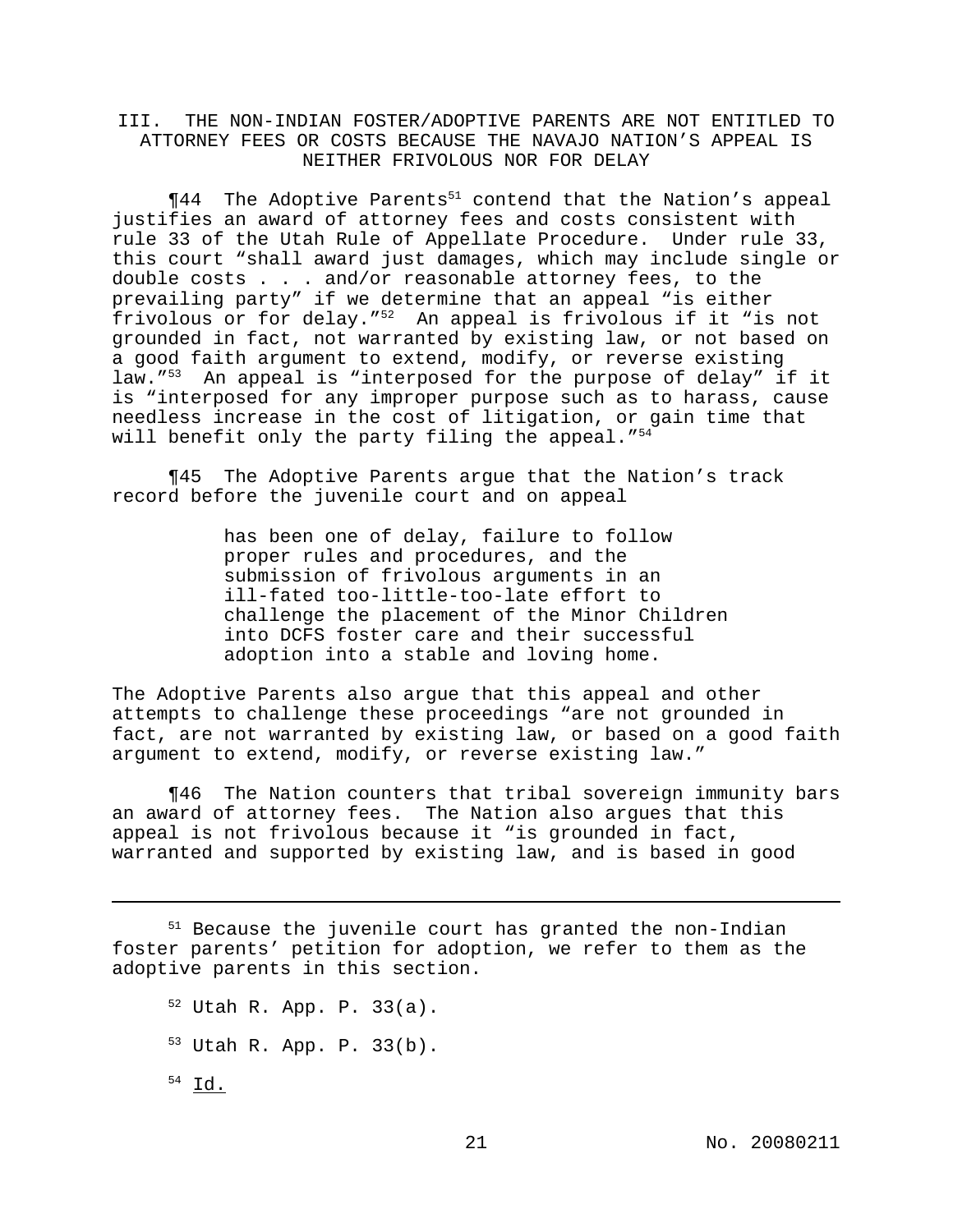faith." The Nation explains that the decision in this case is important because case law on ICWA that pertains to the circumstances presented on appeal is lacking and because "[a]ll of the parties indicated a request for oral argument and published opinion" should this court reach the merits of the case. The Nation also argues that its brief "puts forth several justiciable questions and contains extensive legal citation and analysis of the law intertwined with the facts of this case." As support that the appeal was not intended to cause delay, the Nation explains that "[w]hen a Navajo child is removed from its parent and placed into DCFS care, the Nation's policy is not to immediately intervene and request jurisdiction of the case" because "[i]mmediate intervention and removal of the child to tribal land would interfere with any hope of reunification of the child with the parent." The Nation also posits that its efforts "to preserve Indian families" are "similar to the purpose of ICWA."

¶47 We need not address the issue of tribal sovereign immunity. Rather, we hold that the Nation's appeal is neither frivolous nor interposed for the purpose of delay. First, this appeal is not frivolous. As the Nation correctly notes, there is little case law that pertains to the issues on appeal. Indeed, this appeal presents two issues of first impression related to this court's jurisdiction. Furthermore, the Nation made a good faith argument with proper legal citations to extend or modify existing law related to ICWA. Second, there is no evidence that the purpose of this appeal was to harass the appellees, needlessly increase the costs of litigation, or gain time to benefit the Nation. Rather, the Nation contends that it delayed intervention and appeal in this case in order to avoid interfering "with any hope of reunification of the child with the parent." Although the wisdom of this course of action is debatable, we cannot say that it was pursued for delay. We therefore deny the Adoptive Parents' request for attorney fees and costs under rule 33.

### **CONCLUSION**

¶48 We hold that Utah's notice of appeal requirements are not preempted by ICWA and that those requirements apply to Indian tribes. Because the Nation did not timely file a notice of appeal that contained its signature, we are required to dismiss this appeal for lack of jurisdiction. We also deny the Adoptive Parents' request for attorney fees and costs.

---